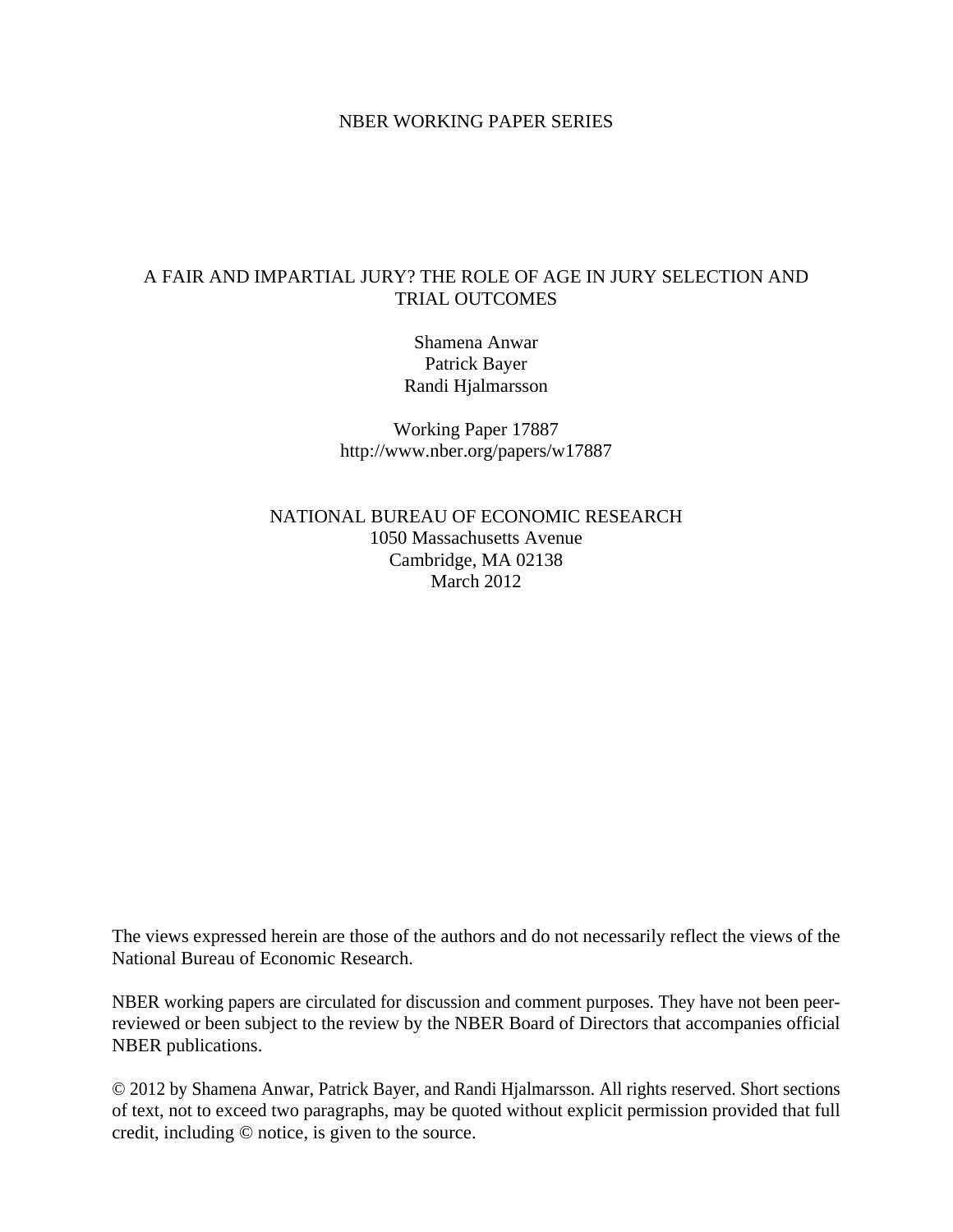A Fair and Impartial Jury? The Role of Age in Jury Selection and Trial Outcomes Shamena Anwar, Patrick Bayer, and Randi Hjalmarsson NBER Working Paper No. 17887 March 2012 JEL No. J16,K0,K14,K4,K41

# **ABSTRACT**

This paper uses data from over 700 felony trials in Sarasota and Lake Counties in Florida from 2000-2010 to examine the role of age in jury selection and trial outcomes. The results of the analysis imply that prosecutors are more likely to use their peremptory challenges to exclude younger members of the jury pool, while defense attorneys exclude older potential jurors. Having established that age has an important role in jury selection, the paper employs a research design that isolates the effect of the random variation in the age composition of the pool of eligible jurors called for jury duty to examine the causal impact of age on trial outcomes. Consistent with the jury selection patterns, the empirical evidence implies that older jurors are indeed more likely to convict. These results are robust to the inclusion of a broad set of controls for the racial and gender composition of the jury and a series of county, time, and judge fixed effects; almost identical effects are estimated separately for each county. These findings have implications for the role that the institution of peremptory challenges has on a defendant's right to a fair trial and to an eligible citizen's rights to serve on a jury.

Shamena Anwar Carnegie Mellon University 5000 Forbes Ave Heinz College, Hamburg Hall Room 2116D Pittsburgh, PA 15213 shamena@andrew.cmu.edu

Patrick Bayer Department of Economics Duke University 213 Social Sciences Durham, NC 27708 and NBER patrick.bayer@duke.edu

Randi Hjalmarsson Queen Mary University of London School of Economics and Finance Mile End Road London E1 4NS, UK r.hjalmarsson@qmul.ac.uk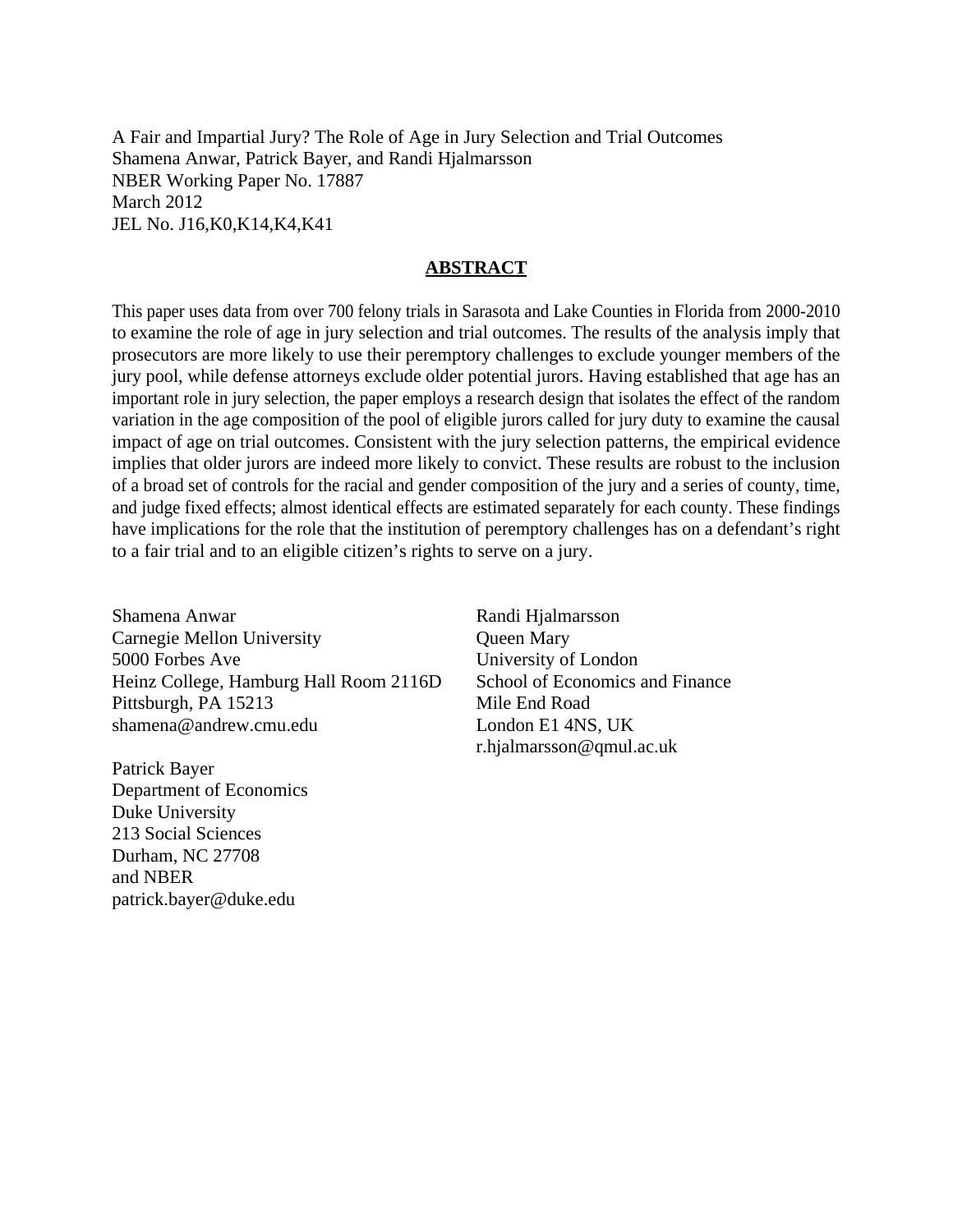### *I. Introduction*

""""""""""""""""""""""""""""""""""""""""""""""""""""""""""""

The Sixth Amendment right to a fair and impartial jury of one's peers is the bedrock of the American criminal justice system. Yet citizens are not randomly chosen to sit on juries. Instead, attorneys have the power to shape the composition of the seated jury through the use of peremptory challenges. Historically, such challenges could be used to exclude potential members of the jury "without cause, without explanation and without judicial approval" and, not surprisingly, this has raised concerns about the systematic exclusion of jurors on the basis of observable attributes (e.g., race, gender, age) and the ultimate impartiality of seated juries. $<sup>1</sup>$ </sup>

In recent years, in *Batson v. Kentucky* (1986) and *J.E.B. v. Alabama* (1994), the US Supreme Court has ruled that challenges motivated solely by race or gender violate the equal protection clause of the US Constitution. The Court has not extended this protection to any other category of juror characteristics and thus, under current case law, it is perfectly legal for attorneys to exclude potential jurors on the basis of age, religion, or any other unprotected category. <sup>2</sup> A spirited debate continues in the courts and academy about whether discrimination on these bases should be allowed and even whether peremptory challenges should be abolished altogether. $3$ 

With this broad debate in mind, the goal of this paper is to examine the role of an important unprotected category, age, in jury selection and trial outcomes. To date, very little is known about whether attorneys systematically exclude potential jurors on the basis of age or whether juror age is even a clear predictor of conviction rates.<sup>4</sup> The lack of compelling evidence to date is likely due, in large part, to the fact that few courts systematically collect age-specific data for summoned and/or seated jurors (Entzel, Dunlop, and Rothman 2000). A sparse literature has examined the relationship between juror age

<sup>&</sup>lt;sup>1</sup> See Beck (1998) or Page (2005) for more detailed discussion of the historical evolution of the use of peremptory challenges in the United States.

<sup>&</sup>lt;sup>2</sup> One exception is the Connecticut Supreme Court's extension to outlaw peremptory challenges on the basis of religion (*State v. Hodge* 1999). <sup>3</sup> *Weber v. Strippit, Inc* (1999) declined to extend *Batson* to peremptory challenges based on age. See also Marder

<sup>(1995),</sup> Reid (2004), Montz and Montz (2000), Fahey (1997), Chase and Graffy (1997), Montoya (1996), Broderick (1992), Hoffman (1997), and Page (2005).<br><sup>4</sup> Age discrimination has been studied extensively in the labor market and other contexts - see, for example, Johnson

and Neumark (1997), Macinol (2005) and Neumark and Stock (1999).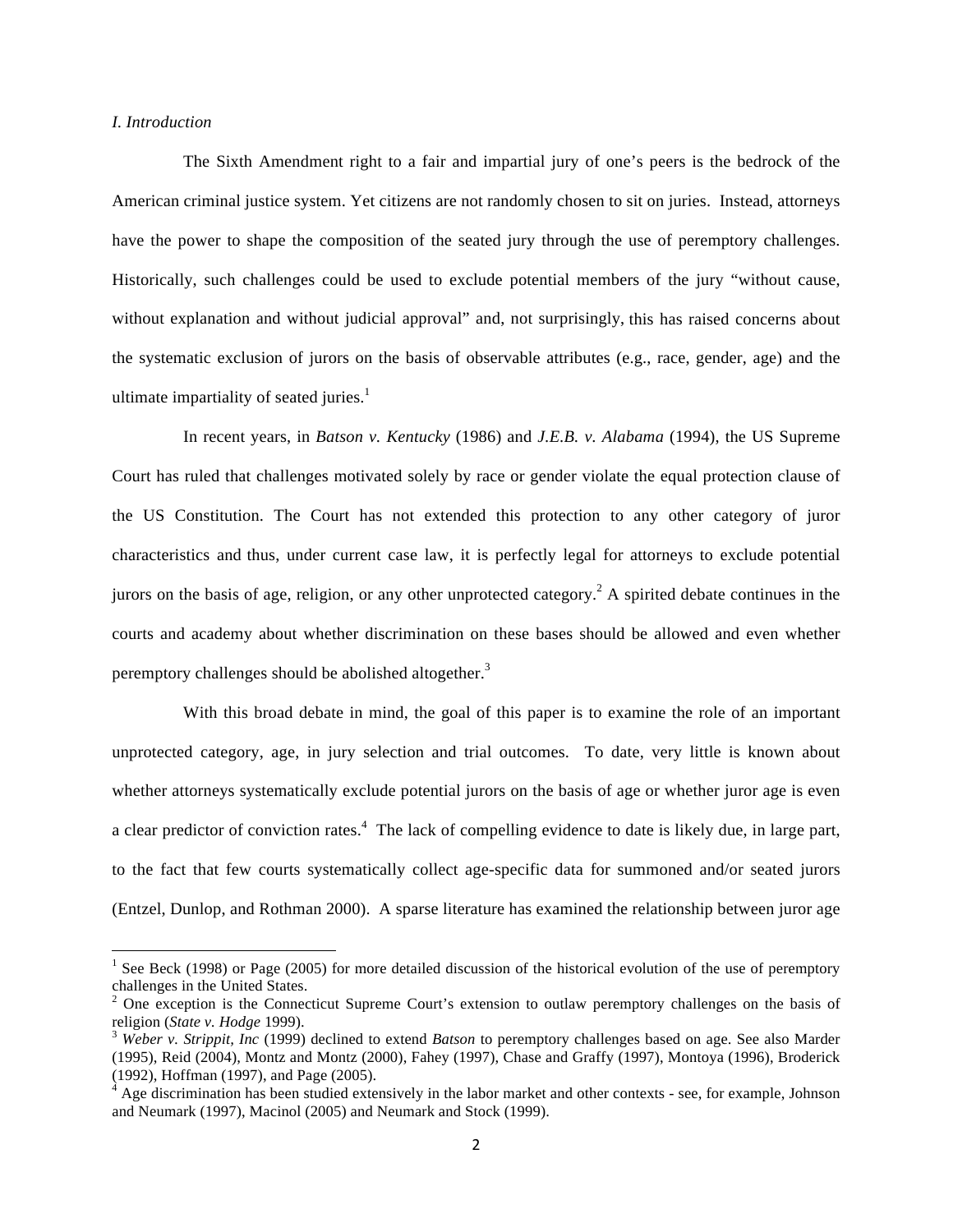and trial outcomes using post-trial surveys of jurors; these studies have generally found no evidence or inconsistent evidence of an effect of juror age on verdict, but potential biases due to the non-random selection of the jury have not been addressed in this literature.<sup>5,6</sup> There is also limited evidence, though much of it is anecdotal, that attorneys exercise their peremptory challenges to exclude jurors on the basis of age.7,8

To examine the role of age in jury selection and decisions, we have assembled a data set for over 700 felony trials in Lake and Sarasota Counties, Florida between 2000-2010. In both counties, we observe the race, gender, and age not only of each member of the seated jury but also the jury pool. This allows us to examine how juror attributes affect the propensity of members of the jury pool to be seated.<sup>9</sup> Moreover, for Lake County, we observe the reason that an excluded member of the jury pool did not make it onto the seated jury - i.e., whether he/she was excluded for cause, or excluded by a peremptory challenge by the prosecutor or defense attorney, respectively. Finally, for each trial we observe detailed information about the defendant and criminal charges as well as the jury's verdict on each charge.

Our analysis proceeds in two main parts. We begin by examining the role of juror age in the selection process. Using the Lake County data, we show that prosecutors are systematically more likely to exclude younger members of the jury pool, while defense attorneys do the exact opposite – they disproportionately exclude older members of the jury pool. As a result, both the youngest and oldest members of the jury pool are less likely to be seated than those in the middle of the age distribution.

 $<sup>5</sup>$  There is a much more extensive literature that looks at other demographic characteristics, such as race and gender,</sup> using both post-trial surveys and mock juries; mock juries have not been extensively used to study age. Reviews of this research indicate that there is little evidence of a consistent and significant relationship between demographic characteristics and verdicts in criminal trials (Devine et al 2000, Bonazzoli 1998-1999, and Overland 2008).

 $6$  See Garvey et al (2004), Mills and Bohannon (1980), Baldwin and McConville (1980), Moran and Comfort (1982), and Eisenberg et al (2001) for examples of studies of the relationship between juror age and verdict that rely on juror recall.

 $\frac{7}{1}$  Many attorneys openly acknowledge using age as one basis for peremptory challenges. It is also routine for agebased explanations to be offered to the courts when peremptory strikes are alleged to be improperly based on race and/or gender. See Entzel, Dunlop and Rothman (2000) for relevant cases.

<sup>&</sup>lt;sup>8</sup> Baldus et. al (2001) study the use of peremptory strikes in Philadelphia capital cases. With regards to age, they found that prosecutors were more likely to strike younger jurors while the opposite was found for the defense. <sup>9</sup>

 $<sup>9</sup>$  In Anwar, Bayer, Hjalmarsson (forthcoming), we use this data to study the impact of jury race on verdict. We find</sup> evidence that: (i) juries formed from all-white jury pools convict black defendants significantly (16 percentage points) more often than white defendants and (ii) this gap in conviction rates is entirely eliminated when the jury pool includes at least one black member.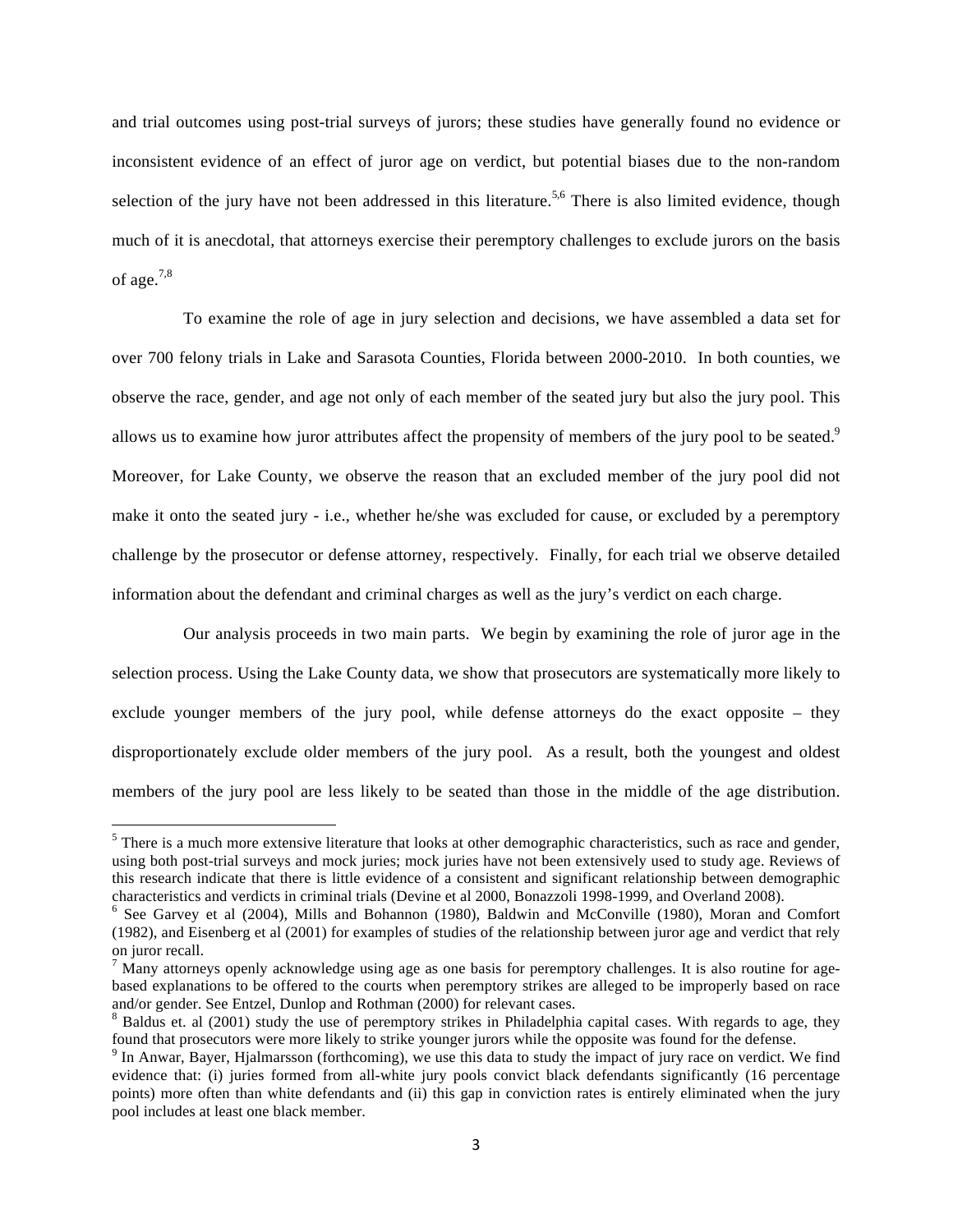Interestingly, this pattern of selection contrasts with that for the protected categories of race and gender. For these categories, we find that both sides (prosecutors and defense attorneys) are about equally likely to exclude white versus black and male versus female members of the jury pool.

Having established the systematic use of age in jury selection, the second part of our analysis considers the role of juror age on trial outcomes. Establishing the causal impact of any juror characteristic on trial outcomes is generally not straightforward, precisely because of the peremptory challenge process. In particular, the seated jury on any trial is made up of those members of the jury pool that made it through the jury selection process and, as a result, the composition of the seated jury is certainly not random. Given concerns about the non-random selection of the seated jury, our research design instead exploits the variation in the composition of the jury pool across trials, which is driven primarily by which eligible jurors in the county are randomly called for jury duty on a given day.<sup>10</sup> In essence, we examine how conviction rates vary with the age composition of the jury pool rather than the seated jury. This dayto-day variation in the composition of the jury pool does in fact appear to be random – the composition of the pool is uncorrelated with the characteristics of the defendant and the criminal charges.<sup>11</sup>

The evidence regarding the impact of the jury pool on conviction rates is straightforward and striking: when the average age of the jury pool is greater than 50 (which happens in about half of the trials), defendants are convicted 79 percent of the time. In contrast, when the average age of the jury pool is less than 50, conviction rates are only 68 percent. These differences are statistically significant. More generally, we find that conviction rates increase by about 1 percentage point for each year increase in the average age of the jury pool. The effects of jury age on conviction rates do not vary with the race of the defendants. They do, however, vary with the gender of the defendant: there is a positive relationship

 $10A$  handful of studies utilize random variation in other aspects of the criminal justice system. Abrams, Bertrand, and Mullainathan (forthcoming) use the random assignment of judges to study racial disparities in sentencing. Kling (2006) uses random judge assignment as a source of exogenous variation in sentence length. Abrams and Yoon (2007) use the random assignment of felony cases to public defenders to study the effect of attorney ability on case outcomes.

 $11$  The age composition of the jury pool is also highly correlated with the composition of the seated jury: a higher fraction of older (younger) jurors are seated when there is a higher fraction of older (younger) jurors in the pool drawn for that trial.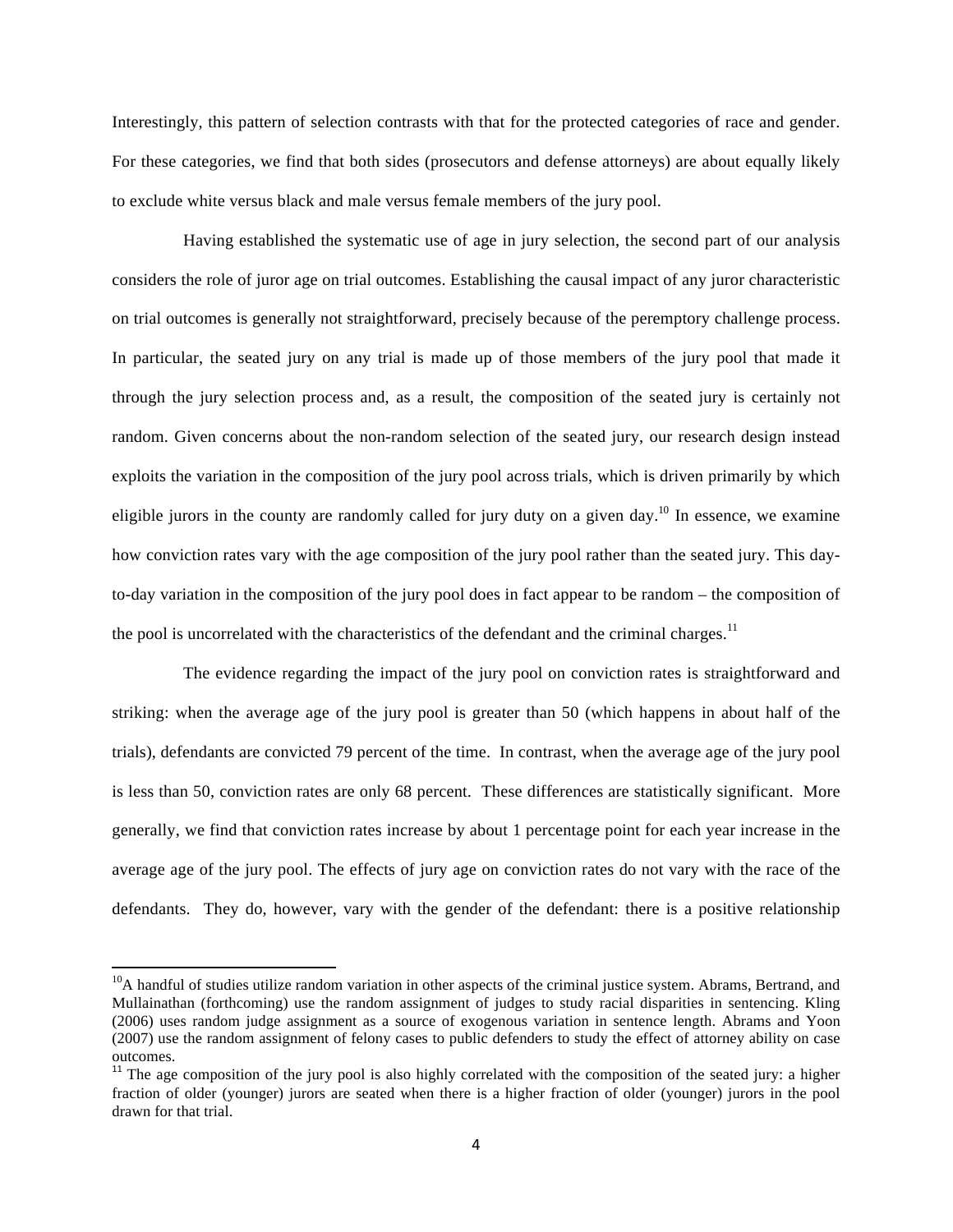between juror age and conviction rates among male defendants, but a negative relationship among female defendants. Because the majority of the defendants in the sample are male, the overall results match closely to those for male defendants. The estimated results are very robust to the inclusion of a broad set of controls for the racial and gender composition of the jury and a series of county, time, and judge fixed effects. A qualitatively similar pattern of results is found in both Lake and Sarasota Counties.

We conclude the paper with a discussion of the implications of our findings for the debate over extending the protection currently provided for gender and race to age – i.e., abolishing age-based peremptory challenges. Given that attorneys are systematically more likely to exclude the youngest and oldest members of the jury pool (relative to middle-aged jurors), such a policy would clearly provide more equal protection of the rights of these citizens to serve on juries. However, removing age-based peremptory challenges would also increase the variance of the average age of the seated jury – by about 13 percent in our sample. And, because juror age has a causal effect on trial outcomes, this would, in turn, increase the variation in the outcomes in trials with comparable cases. Thus, in the case of age, there appears to be a clear trade-off between protecting the right of citizens to serve on juries and the equal application of criminal justice. This trade-off could be mitigated, however, by increasing the size of juries. We estimate, for example, that increasing the jury size in Florida from six to eight would reduce the variance of the age of seated juries enough to offset the increased variance due to the random seating of jurors.

The remainder of the paper proceeds as follows. Section II provides background information on jury selection in Sarasota and Lake County while Section III describes the data. Section IV presents our analysis of the jury selection process and Section V presents our findings on the impact of jury age composition on conviction rates, including a number of alternative specifications that establish the robustness of our main findings. Section VI concludes by discussing the implications of our findings for the fair and equal application of the law.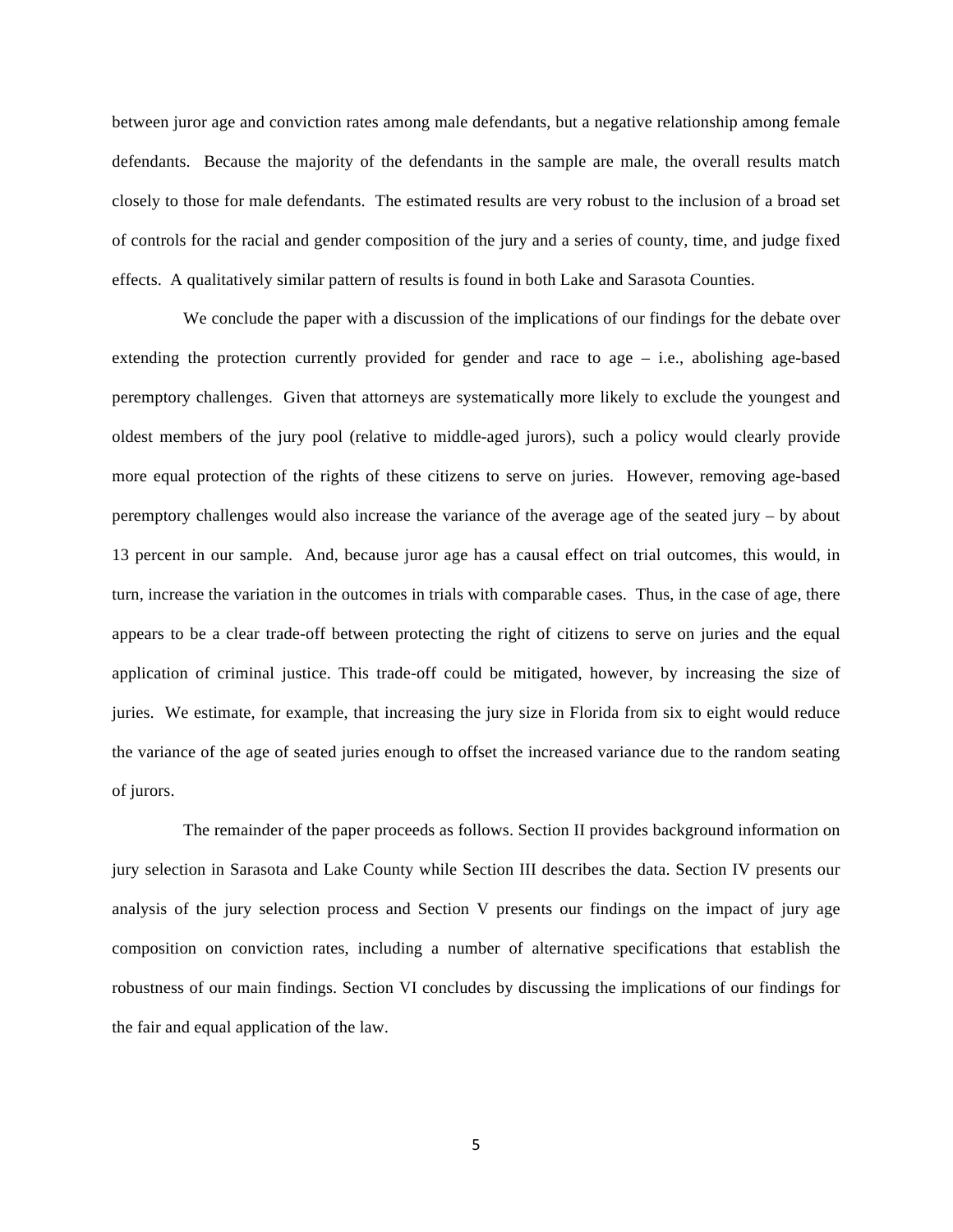### *II. The Jury Selection Process*

""""""""""""""""""""""""""""""""""""""""""""""""""""""""""""

Our analysis is based on a sample of non-capital felony jury trials in Sarasota County and Lake County. Each county has a master jury list, which is a list of potential jurors that is compiled from driver's license records. Both counties use a jury management software program to randomly choose individuals from this master list to receive a summons requesting that they appear at the courthouse on a particular date. Potential jurors are only eligible to serve if they are a U.S. citizen, are a legal resident of either Sarasota or Lake County, able to speak/understand English, and not under a legal disability (felony conviction or incompetence). In addition, some individuals who receive a summons are eligible for an automatic exemption and need not appear in court. $^{12}$ 

Individuals who are not exempt and who are eligible to serve check-in on the date summoned; upon check-in, they are entered into the jury management software program. From the sample of checked-in individuals, this software randomly chooses individuals to participate in a particular panel. It is important to note that the jury management software program only utilizes data about jurors and does not have information about the defendants or case characteristics. Individuals whose names are called out enter the courtroom to participate in voir dire.

During the voir dire process, both the attorneys (defense and prosecution) and the judge ask the potential jurors a series of questions, which are designed to determine whether the individual is fit to serve as an impartial member of the jury. Some individuals are simply excused from service, perhaps because of a medical condition. Other individuals are removed for cause by the judge because they cannot be impartial or follow the law. Both prosecutor and defense attorneys can request a removal for cause, and there is generally no limit to the amount of such requests. Finally, both the prosecutor and defense attorneys have the option to use peremptory challenges to strike potential jurors from the jury. Such challenges are differentiated from removals for cause in that attorneys do not have to state the

 $12$  Individuals can be automatically excused if: (i) they are an expectant mother, (ii) they are a parent who is not employed full time and has custody of a child under 6, (iii) they are a full time law enforcement officer, (iv) they served as a juror in Sarasota county in the last 365 days, (v) they are responsible for the care of another who is incapable of caring for himself, or (vi) they are 70 or older and wish not to report (at this time or permanently).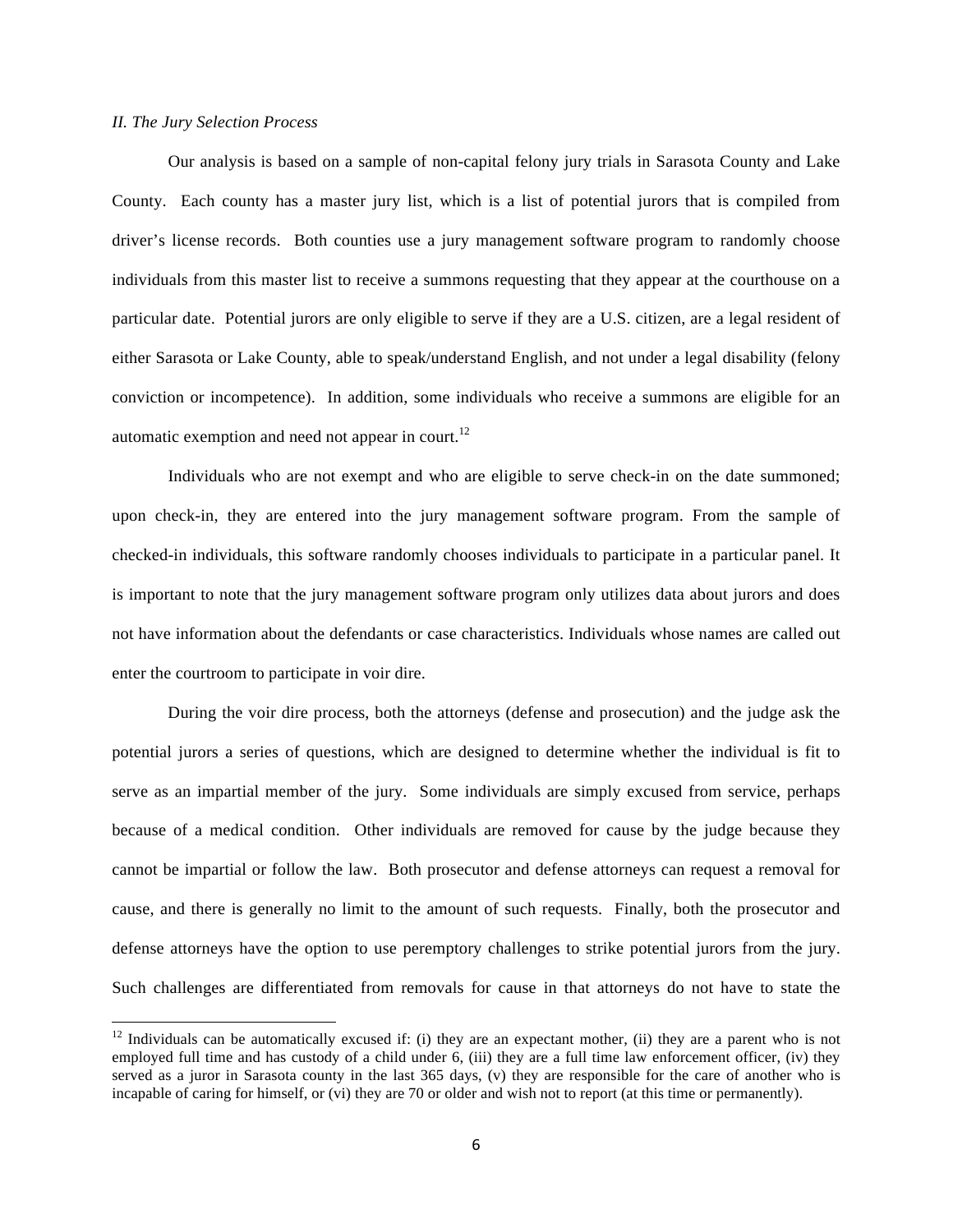reason for the strike and there are a limited number of peremptory challenges available to both the prosecution and defense. Though the attorneys do not have to provide a reason for dismissing a juror, a peremptory challenge cannot be used to strike a juror solely on the basis of race or gender, although striking based on age is permitted. If the offense is punishable by imprisonment of more than 12 months, then attorneys for both the defense and prosecution have six challenges; for all other offenses, there are three challenges. The first six jurors to survive the voir dire make up the seated jury. In addition, 0-2 alternate jurors are also chosen at this time through the same process.<sup>13</sup>

After hearing the evidence, the six seated jurors need to come to a unanimous decision of guilty or not guilty for each of the defendant's charges. If jurors cannot come to a unanimous decision for a particular charge, there will be a hung jury for that charge. This typically results in the defendant being retried on that particular charge. $14$ 

## *III. Data*

""""""""""""""""""""""""""""""""""""""""""""""""""""""""""""

### *III.A. Description of Jury Data from Sarasota and Lake Counties*

Our analysis is conducted using felony jury trial data for Lake County and Sarasota County, Florida. As each county circuit court maintains their own records of jury trials, these data were obtained through separate requests to each county.<sup>15</sup> Since a standardized record system is not used throughout Florida, the type of information and format of the data available vary somewhat across counties. Thus, the majority of our analysis is conducted with a single, combined data set of Lake and Sarasota County trials,

 $13$  The jury selection process described above pertains only to non-capital cases in Lake and Sarasota County. While many of the core details remain the same, the process can vary slightly when considering different jurisdictions or capital cases. The main differences are where the master jury list is composed from, the number of peremptory challenges the prosecution and defense have, and the size of the seated jury.

<sup>&</sup>lt;sup>14</sup> Since a hung jury is an interim disposition from the court's perspective, most courts do not systematically collect and publish statistics regarding hung jury rates (Hannaford-Agor et. al 2002). Hannaford-Agor et. al (2002) began to address this issue in a study of hung jury rates for 30 state courts and federal courts between 1980 and 1997. They found that about five percent of state felony jury trials resulted in a hung jury, though there was substantial variation across jurisdictions. Federal hung jury rates for criminal trials were even lower, between two and three percent, and those for civil trials were lower still.

 $15$  To obtain the data used in this paper, we sent data request letters to every felony court in fifteen states. Most courts indicated that they were unable to provide data because either judicial records are excluded from public records request or these data are not collected or maintained.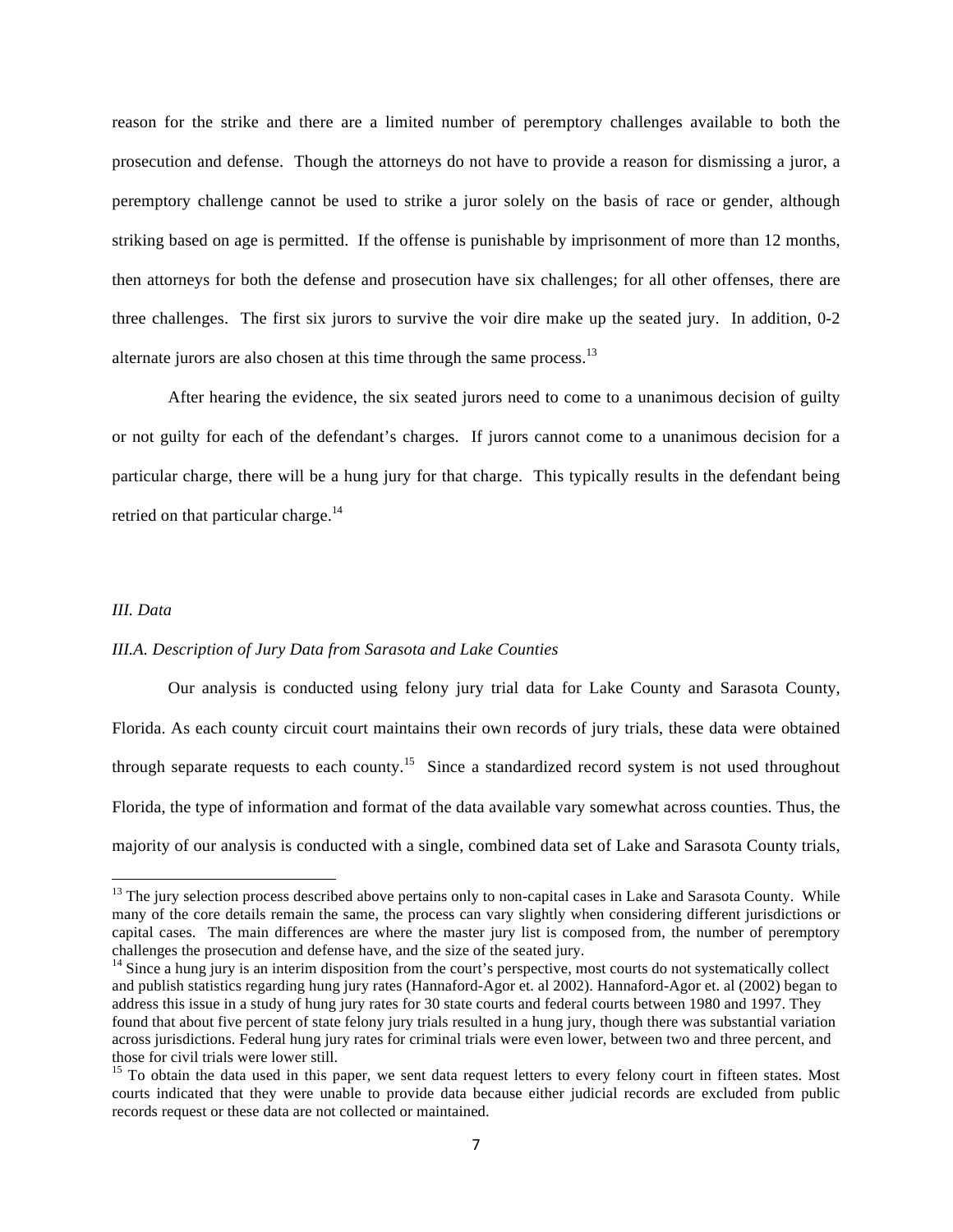using those variables that can be commonly identified in both counties. Following is a brief description of the data obtained for each county as well as the combined data set.

The office of the Clerk of the Sarasota County Circuit Court provided us with information on all felony trials for which jury selection began between January 1, 2004 and June 1, 2009.<sup>16</sup> For each trial, we have data for both the defendant and the jury. The defendant data includes the name, race, and gender of the defendant as well as information about the charged offenses, including a detailed crime code, the date that the offense was filed, the date that the judgment was handed down, and the verdict for each offense. For our main analysis, we restrict our sample to trials in which at least one of the charged offenses resulted in a verdict of guilty or not guilty by the jury.17 The jury data includes the name, date of birth, gender, and race of each individual in the jury pool as well as whether or not they were seated. However, we cannot distinguish between individuals who are seated and those who became alternates; all of these individuals appear to be 'seated'.

Data were also provided to us by the Lake County Clerk of Courts for all felony jury trials from March 1, 2000 to April 2, 2010. As in Sarasota County, we know each potential juror's name, race, gender, date of birth, and whether they were seated or assigned as alternates. In addition to this, we also know whether jurors were struck for cause or whether the prosecution or defense struck them with their peremptory challenges. This information is not available in Sarasota County. In terms of the defendant information, the Lake County Clerk of Courts only provided the case number and defendant name. We used this information to manually collect the following information from the Lake County Clerk of Courts Online Court Records website: city of residence, sex, race, attorney, judge, the number of charges,

<sup>&</sup>lt;sup>16</sup> Note that because of the (oftentimes long) lag between the date at which an offense is filed with the courts and the date at which a verdict is rendered, our data set contains trials for offenses dating as far back a

<sup>&</sup>lt;sup>17</sup> Charges for which the verdict was neither guilty nor not guilty had the following possible outcomes: dropped, *noelle prosequi*, filed, dismissed due to speedy trial, dismissed with no reason given, consolidated, adjudication withheld by judge and unable to stand trial. We test the sensitivity of our results to the exclusion of these cases in Table 7.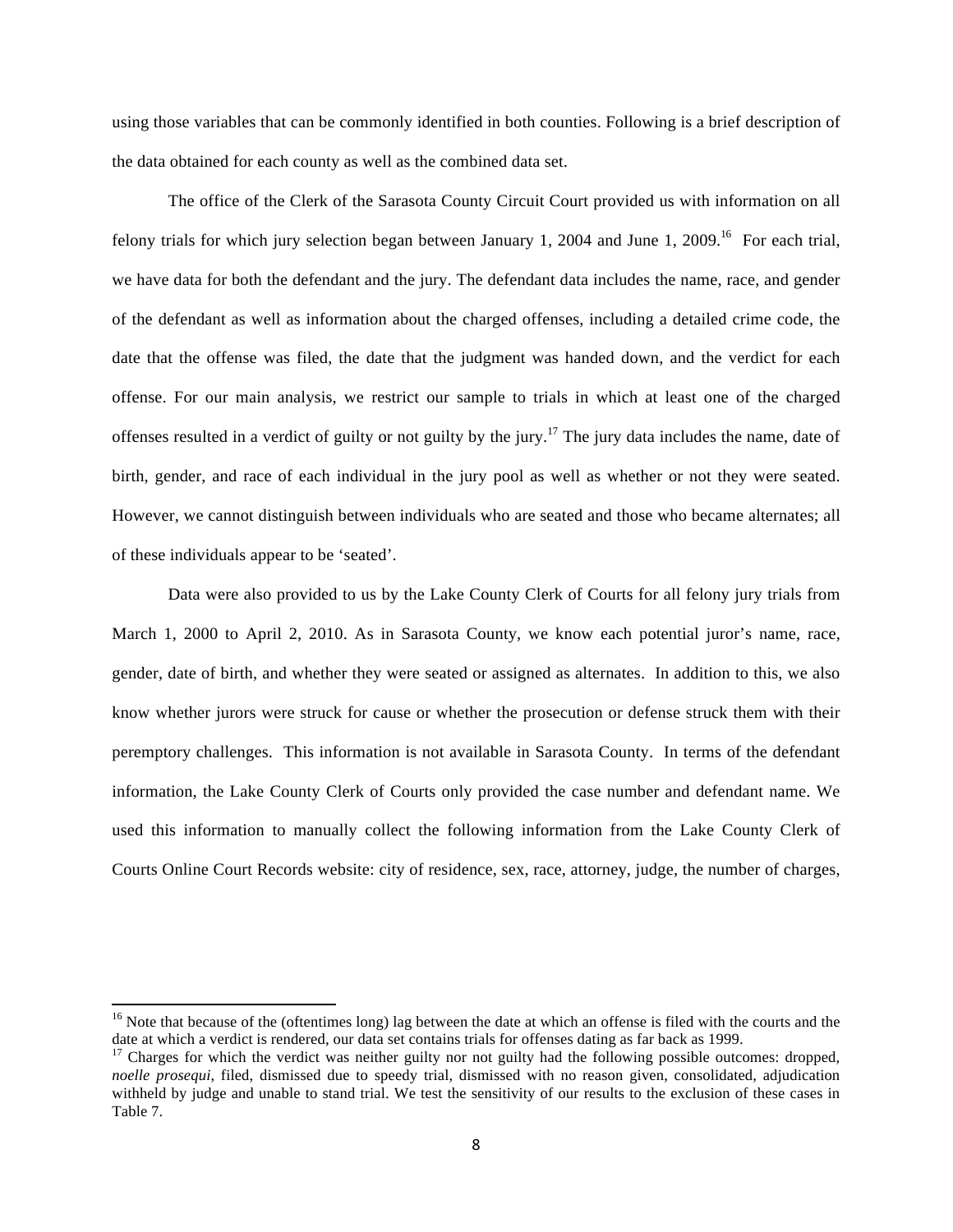the type of charge, and the verdict for each charge.<sup>18</sup> As in Sarasota, we restrict our sample to trials in which at least one of the charged offenses resulted in a verdict of guilty or not guilty by the jury.<sup>19</sup>

Since all felony trials in Florida other than capital trials have six-member juries, we exclude capital trials from our analysis. Since each jury should have six members plus zero to two alternates, we drop those cases with less than six jurors/alternates identified in the data and those with more than 8. We also drop those cases with multiple defendants and those in which the defendant names do not match the online record (i.e. in Lake County). We are left with a dataset of 785 felony jury trials, 401 of which are from Sarasota County and 384 of which are from Lake County.

#### *III.B. Summary Statistics*

Table I presents descriptive statistics for both the defendant and jury variables for all 785 felony trials overall and separately for Lake and Sarasota counties. Overall, 44 percent of defendants are black, and 92 percent are male. The average number of charges per defendant is 2.99. We identify whether each defendant is charged with an offense in the following categories, regardless of the verdict associated with the charge: murder (non-capital), robbery, other violent offenses, property offenses, drug offenses, sex offenses, weapons offenses, and other offenses. Overall, the most common crime categories are other offenses (33 percent), other violent offenses (31 percent), and drug offenses (25 percent).

We consider two possible outcome measures or verdicts: whether the defendant was convicted of at least one offense and the percent of the first five offenses for which the defendant was convicted. 72.8 percent of defendants were convicted of at least one offense. On average, seated juries have seven members (including alternates) drawn from jury pools with 27 individuals. In Lake County, where we have detailed strike information, we find that on average 2.2 jurors in the pool are struck for cause, 4.5

 $18$  The data were collected from the following website:

http://www.lakecountyclerk.org/record\_searches/court\_records\_agreement.aspx?to=%2Frecord%5Fsearches%2Fonl

<sup>&</sup>lt;sup>19</sup> Other possible verdicts include: pled, *nolle prosequi*, no information, dismissed by judge, and mistrial. We will test the sensitivity of our results to redefining pleas as decisions of guilty by the jury.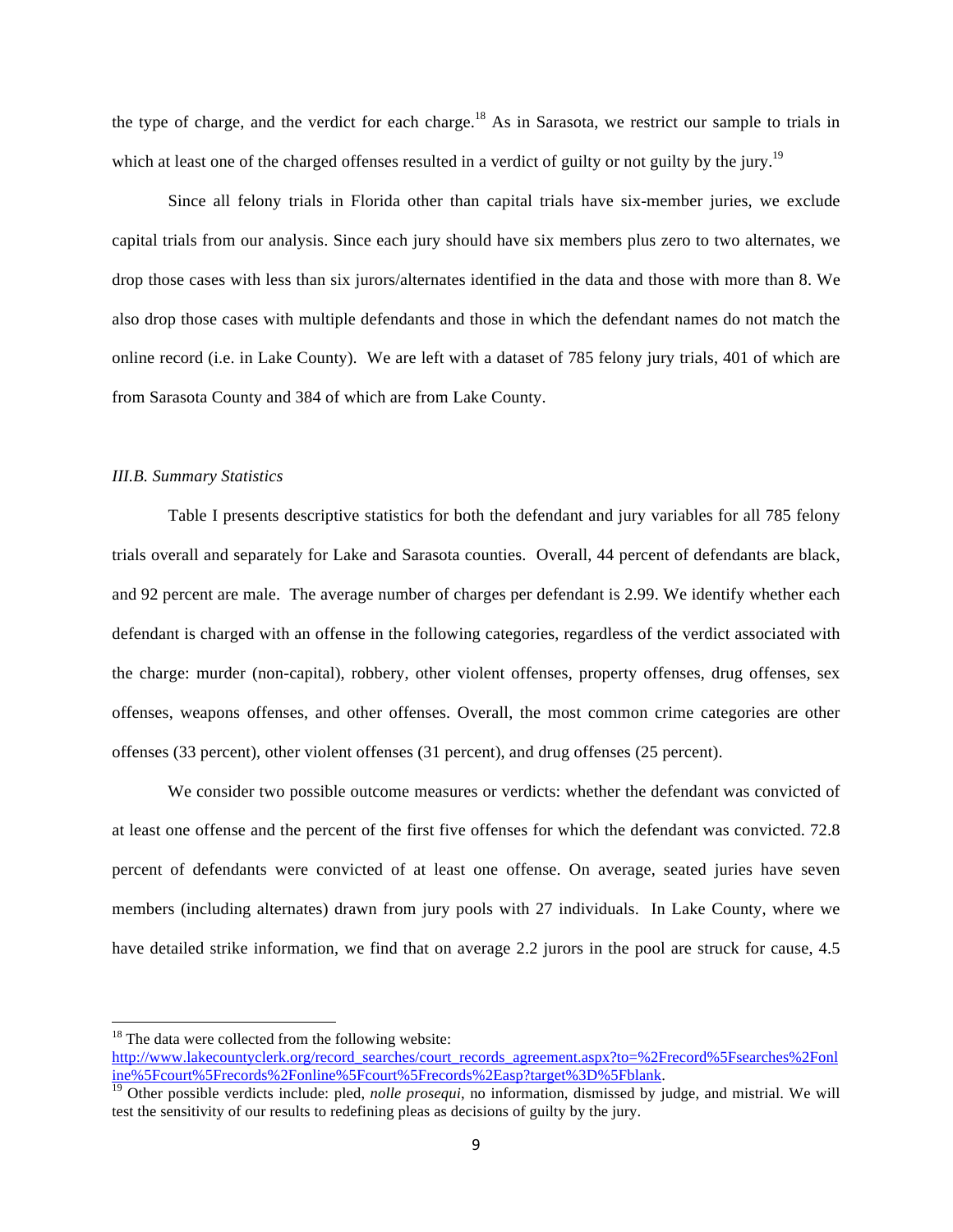jurors are struck by a defense peremptory challenge, and 3.4 jurors are struck by a prosecution peremptory challenge.

The average age of jurors in the pool is 49.6 years, and 46 percent of jury pools have an average age that is greater than or equal to 50 years. The age composition in Sarasota County is slightly older (49.9) than in Lake County (49.4). The average age of the seated jury tends to be slightly older than the average age of the pool, implying older jurors are more likely to be seated. While this difference is observed in both counties, it is more pronounced in Sarasota County.<sup>20</sup>

## *IV. The Role of Juror Demographics in the Selection Process*

""""""""""""""""""""""""""""""""""""""""""""""""""""""""""""

As mentioned previously, it is perfectly legal for attorneys to use their peremptory challenges to exclude potential jurors on the basis of age. If attorneys use these challenges as a strategic way to eliminate jurors that are unfriendly to their case due to their age, we would expect the defense strike pattern to be the opposite of the prosecution strike pattern. Column 1 of Table 2 examines whether this is the case for Lake County, where we observe information about the use of peremptory challenges by each side. The regression includes the entire pool of Lake County jurors. We regress the juror's age on indicator variables for whether she/he was struck for cause, struck by a defense peremptory challenge, struck by a prosecution peremptory challenge, or remained in the jury pool after the selection process was over.<sup>21</sup> The excluded category is an indicator for whether the individual was on the seated jury for the trial. The results show that the average seated juror is 49.4 years old, while the average juror struck by the defense is 51.6 years old, and the average juror struck by the prosecution is 47.1 years old. This implies that defense attorneys strike relatively older members of the jury pool while prosecutors strike relatively younger ones.

<sup>&</sup>lt;sup>20</sup> While not reported in Table I, the average composition of the jury pools is 4 percent black and 51 percent female.<br><sup>21</sup> Some of these jurors remaining in the pool were suitable to be seated but were not needed. Other

back in the pool they did not even go through the questioning process that could potentially have led to them being struck.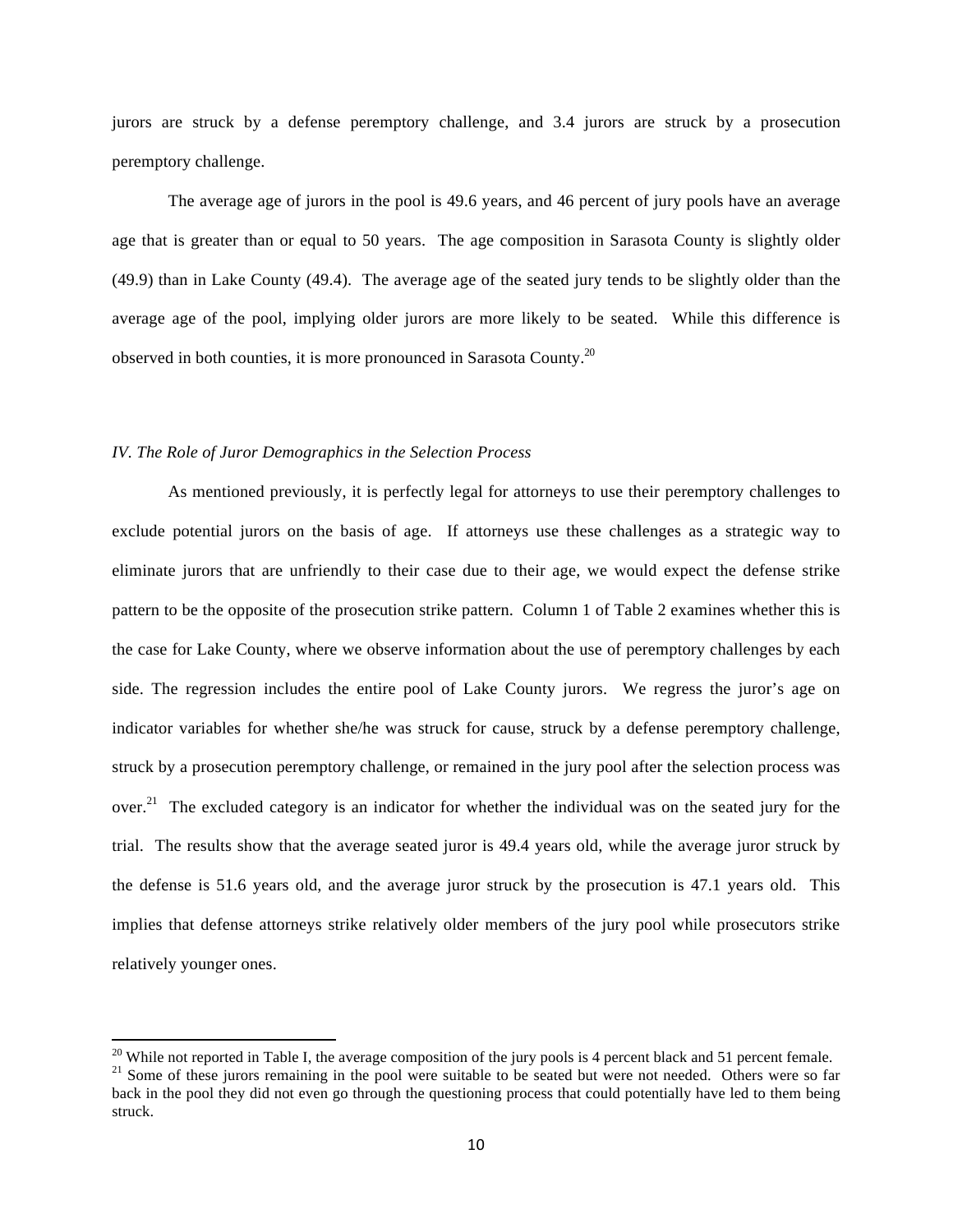In Columns 2 and 3 the dependent variable is defined as an indicator for whether the juror is male, and an indicator for whether the juror is black, respectively, to examine the strike pattern for the protected categories of gender and race. The results in Column 2 imply that attorneys do not use gender as a factor when they use their peremptory challenges, because both the prosecution and defense are just as likely to strike male jurors as they are female jurors. The results for race in Column 3 show that both the defense and prosecution are less likely to strike black jurors than white jurors.<sup>22</sup> Technically, this means attorneys are taking race into account when they make their strike decisions. However, they do not seem to be doing this in a strategic way (i.e. using race as a factor to strike jurors unfriendly to their case), because otherwise we would expect one side to be more likely to strike black jurors, and the other group to be less likely. The fact that both attorneys are less likely to strike black jurors might instead indicate attorneys go overboard in not striking blacks so they cannot be accused of violating the ruling in *Batson v. Kentucky*. This is especially likely to be a concern in Lake County where only 5 percent of the jury pool is black, making it easy to notice the systematic use of peremptory challenges to exclude black jurors.

### *V. The Effect of Juror Age on Conviction Rates*

""""""""""""""""""""""""""""""""""""""""""""""""""""""""""""

The fact that defense and prosecution attorneys have opposite strike patterns when it comes to juror age suggests that attorneys believe juror age is likely to have an effect on trial outcomes. We now take up this question directly, examining the causal impact of juror age on trial outcomes. Because the seated jury is determined in part by non-random peremptory challenges, the composition of the seated jury may be correlated with the nature of the charges and evidence in the case, as well as the attributes of the defendant. We thus instead focus on how conviction rates vary with the age composition of the jury pool, as this variation is driven by the automated random selection of the eligible jurors who are called for jury duty on any given day.

 $22$  This same result occurs for the subsamples of cases involving only black defendants or only white defendants.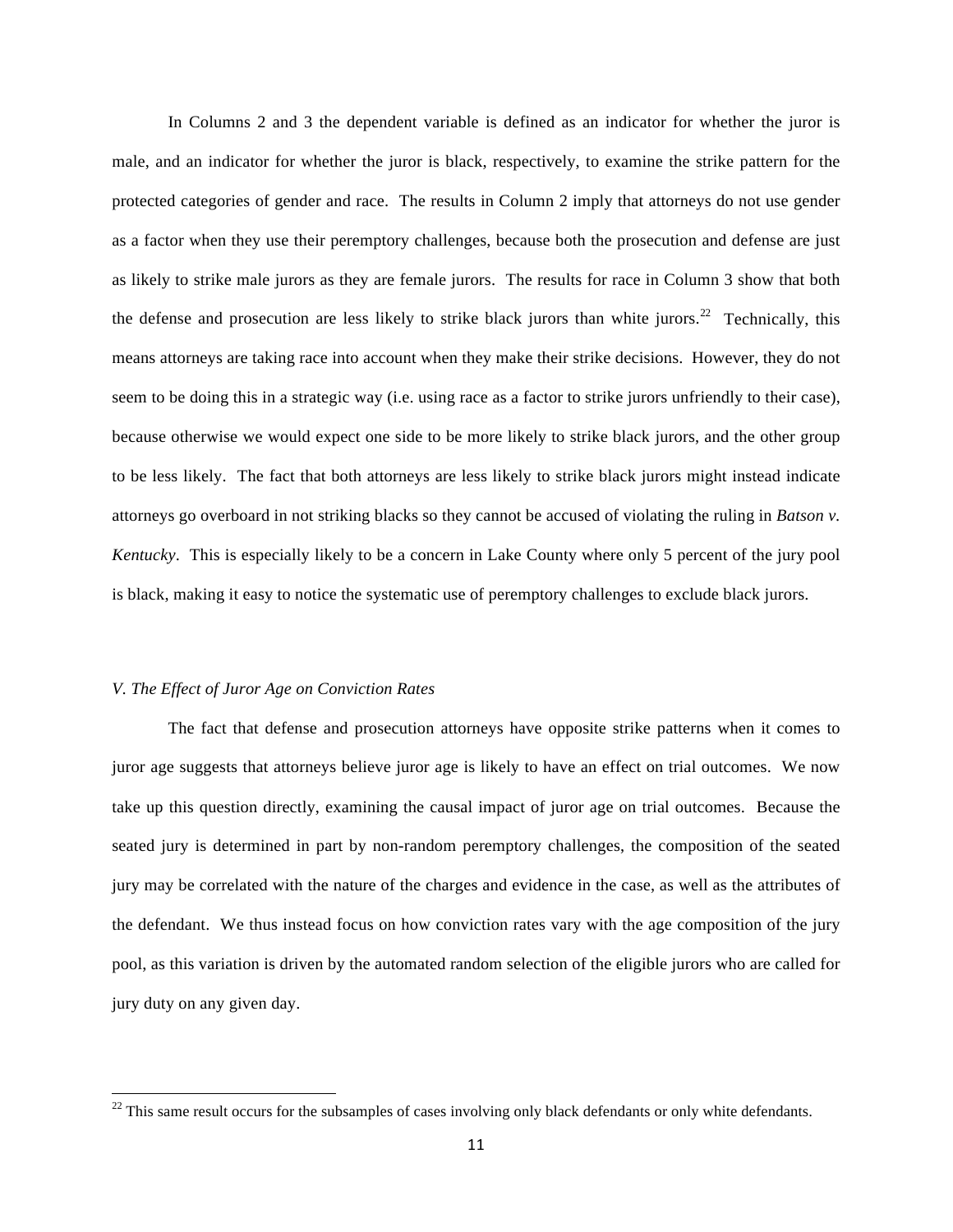As a basic test of whether the age composition of the jury pool is effectively random, Table 3 examines the correlation of the age composition of the jury pool with defendant and case characteristics. Specifically, we regress the average age of the pool, as well as an indicator for whether the average age of the pool is greater than or equal to 50, on observable defendant and case characteristics.<sup>23</sup> If the jury pool were truly randomly assigned to cases, the regression coefficients should be close to zero and statistically insignificant in the vast majority of cases. This is exactly what we find, as just two of the 24 coefficients presented in this table are statistically significant at the 10 percent level and the magnitudes of all coefficients are quite small.<sup>24</sup> While these regressions cannot rule out the possibility that the composition of the jury pool is related to attributes of the defendant or case that are unobserved to us, they suggest that this should not be a major concern. These results are also consistent with the jury management software properly randomly choosing potential jurors from the master list to receive summons for jury duty and randomly choosing from amongst the summoned individuals those who will participate in voir dire for a particular trial. 25

Table 4 presents simple cross tabulations that show how conviction rates vary with the average age of the jury pool. There is a general upward trend such that defendants are more likely to be convicted of at least one charge as the average age of the pool increases. In particular, the table indicates that there is a sharp difference in conviction rates between jury pools that have an average age of 50 or older versus those with an average age less than 50.

Table 5 examines the relationship between conviction rates and the age of the jury pool in regression format. Column 1 regresses an indicator of whether a defendant is convicted of at least one crime on the average age of the jury pool. The results indicate increasing the average age of the jury pool

 $^{23}$  Note that 14 cases are dropped from these regressions due to incomplete charge information.

 $^{24}$  Additional regressions of the gender and racial composition of the pool on the defendant and case characteristics (not shown) provide further evidence of random assignment, as just two of 48 coefficients are significant at the ten percent level.

 $25$  As would be expected, the age composition of the jury pool is highly positively correlated with the age composition of the seated jury. In regressing the average age of the seated jury on the average age of the pool (results not shown) we find that for every one year increase in the average age of the jury pool, the average age of the seated jury increases by 0.97 years. The F-statistic associated with this first stage regression is 339.7.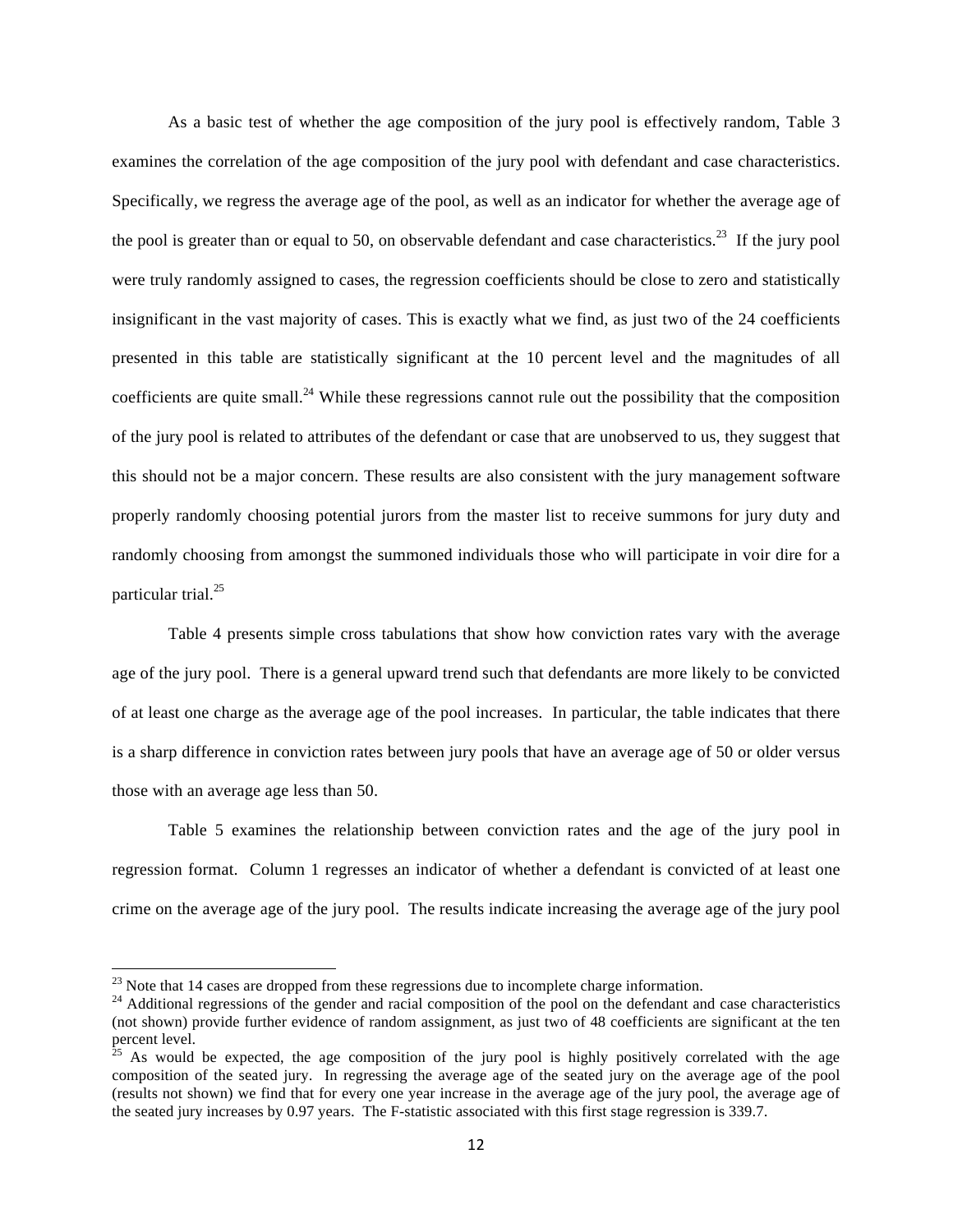by one year increases conviction rates by one percentage point. The specification in Column 2 includes controls for the racial and gender composition of the jury pool, defendant and case characteristics (race, gender, offense category and number of offenses), as well as county, year and judge controls. Including controls for other characteristics of the jury pool accounts for potential correlations between jury race, gender, and age. The coefficients on the age of the jury pool are similar across both specifications.

Columns 3 and 4 of Table 5 repeat the previous specifications using an indicator for whether the average age of the pool is greater than or equal to 50 as the key age variable. This age specification was used because while the cross tabulations show there is a general upward trend, this relationship may not be strictly linear, which the previous specification requires. This indicator variable then becomes a more robust way to measure the relationship between jury age and conviction rates. Consistent with this notion, we find there is a much stronger effect statistically when we use this indicator variable to measure age. In particular, Column 3 indicates that when the average age of the jury pool is greater than or equal to 50, defendants are convicted 79 percent of the time. When the average age of the jury pool is less than 50, conviction rates are only 68 percent. Columns 5-8 repeat the same structure of the first four columns using the fraction of the first five offenses on which the defendant was found guilty as the dependant variable. The results are similar, although not all of the age coefficients are statistically significant.

Table 6 examines whether the relationship between juror age and conviction rates varies by defendant characteristics. To determine whether this relationship depends on defendant gender, Columns 1 and 2 regress whether a defendant is convicted of at least one crime on a measure of the age of the jury pool, whether the defendant is female, and an interaction of the two variables. The regressions also include controls for jury gender, race, and county, which are fully interacted with defendant gender; we also include controls for defendant race, crime type and total charges which are fully interacted with the age measure of the jury pool.<sup>26</sup> The results in Column 2 indicate that for male defendants, when the

<sup>&</sup>lt;sup>26</sup> Each control variable not shown in Table 6 is demeaned (prior to being interacted), which ensures the main coefficients in Table 6 are reported at the sample mean in each specification; thus there is no need to look at the coefficients on the interaction variables included in the vector of controls to interpret the main coefficients shown in the table.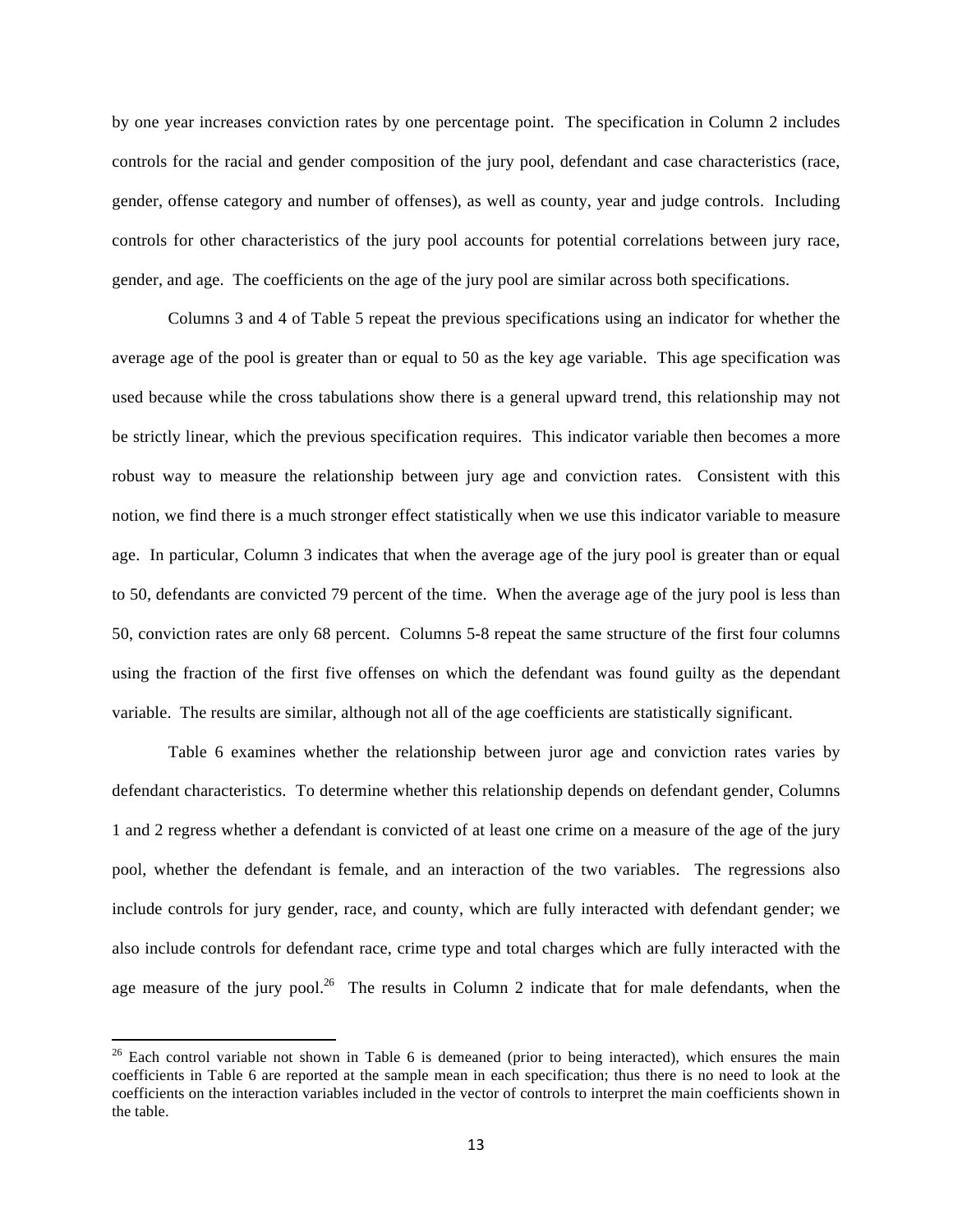average age of the pool goes from below 50 to 50 or above, the conviction rates increase from 66% to 79%. However, for female defendants the opposite pattern is observed as the conviction rate declines from 95% to 71%. Because over 90 percent of the defendants are male, the overall pattern between juror age and conviction rates found in Table 5 mirrors that of male defendants.

Columns 3 and 4 of Table 6 perform a similar analysis, but now allow the relationship between juror age and conviction rates to depend on whether a defendant is black. These regressions restrict the sample to cases involving black and white defendants only. Again, we include controls for jury gender, race, and county which are fully interacted with defendant race; we also include controls for defendant gender, crime type and total charges which are fully interacted with the age measure of the jury pool.<sup>27</sup> The results in Column 4 imply that the increase in conviction rates due to juror age is similar for cases involving black versus white defendants. Thus, the effects of juror age on conviction rates do not vary with the race of the defendant.

Table 7 runs some additional robustness checks on the main result found in Table 5. All specifications include the full set of controls, and use an indicator for whether the average age of the jury pool is greater than or equal to 50 as a measure of juror age (akin to Table 5, Column 4). The first two columns show that the positive relationship between juror age and conviction rates appears separately in both Lake and Sarasota County. Columns (3)-(5) consider the robustness of the results to alternative ways of categorizing trial outcomes that are not simple verdicts of "guilty" or "not guilty" by the jury. For instance, Column 3 redefines as guilty 133 cases in Lake County that are pled by the defendant at some point after a jury pool is chosen (but before the case actually goes to the jury). It is theoretically ambiguous whether such cases should be included in the analysis (categorized as guilty verdicts). On the one hand, it makes sense to include them if the willingness of the parties to enter into a plea bargain is affected by the composition of the jury. On the other hand, if these plea bargains are reached for reasons unrelated to the jury composition (as they would be if reached prior to jury selection), including them biases the coefficients towards zero as the outcome is, by construction, the same for all of these trials

 $^{27}$  As above, each control variable not shown is demeaned prior to being interacted.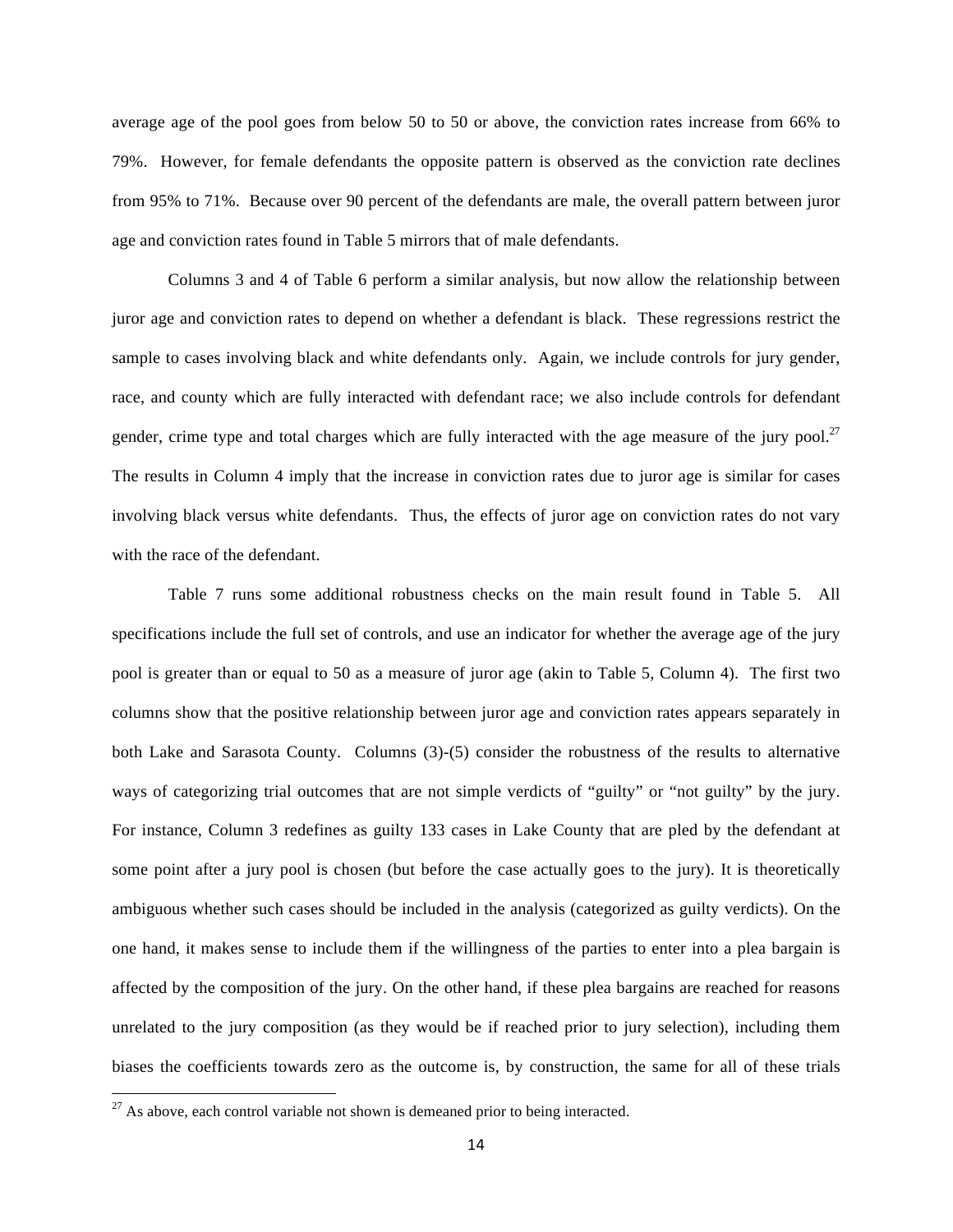regardless of the jury composition.<sup>28</sup> Column 4 recodes those 25 Sarasota cases that did not have guilty or not guilty jury verdicts associated with them as not guilty while Column 5 repeats the same exercise, coding these cases as guilty. In all cases, the pattern of results related to juror age remains.

#### *VI. Implications and Conclusion*

""""""""""""""""""""""""""""""""""""""""""""""""""""""""""""

Sections IV and V have documented two main facts: (1) the prosecution tends to strike younger jurors while the defense tends to strike older jurors; and (2) increasing the age of the jury pool increases the likelihood a defendant will be found guilty of at least one crime. Given the ongoing debate about the use of peremptory challenges in the US legal system, we conclude the paper by discussing the implications of extending the protection against the discriminatory use of challenges on the basis of race and gender to age.

Most directly, the clear evidence that attorneys systematically exclude both the youngest and oldest members of the jury implies that including age as a protected category would provide these citizens with a more equal opportunity to be seated.<sup>29</sup> When the youngest and oldest members of the pool are seated at greater rates, however, this would also increase the variance of the average age of seated juries. In particular, for the trials in our data set, if seven members of the jury pool were chosen at random to form each seated jury (plus the alternate) the standard deviation of the average age of seated juries would be  $6.16$  – which is 13 percent higher than the actual standard deviation reported in Table 1.<sup>30</sup> Given that age has a causal effect on trial outcomes, this in turn implies an increased variation in the outcomes of trials of comparable cases. Thus protecting jurors' rights appears to come with the cost of a more unequal application of criminal justice.

 $^{28}$  It appears that many of the plea bargains included here are reached the day the case is scheduled to be heard in court but before *voir dire* begins. In particular, in about one-third of cases, we observe data characterizing the composition of the jury pool but not a seated jury, suggesting that *voir dire* did not actually occur in these cases.

<sup>&</sup>lt;sup>29</sup> Note that a policy of eliminating age-based peremptory challenges will only have an effect if both the prosecution and defense attorneys abide by this when they strike potential jurors. The results presented in Section IV indicate this is likely to be the case, as both attorneys were shown to not use the already protected categories of race and gender in their selection decisions.

 $36$  The standard deviation of the population of jurors is approximately 16.3. If seven jurors are chosen at random to form each seated jury, the standard deviation of the average age of seated juries should be approximately  $16.3/\sqrt{7}$  = 6.16.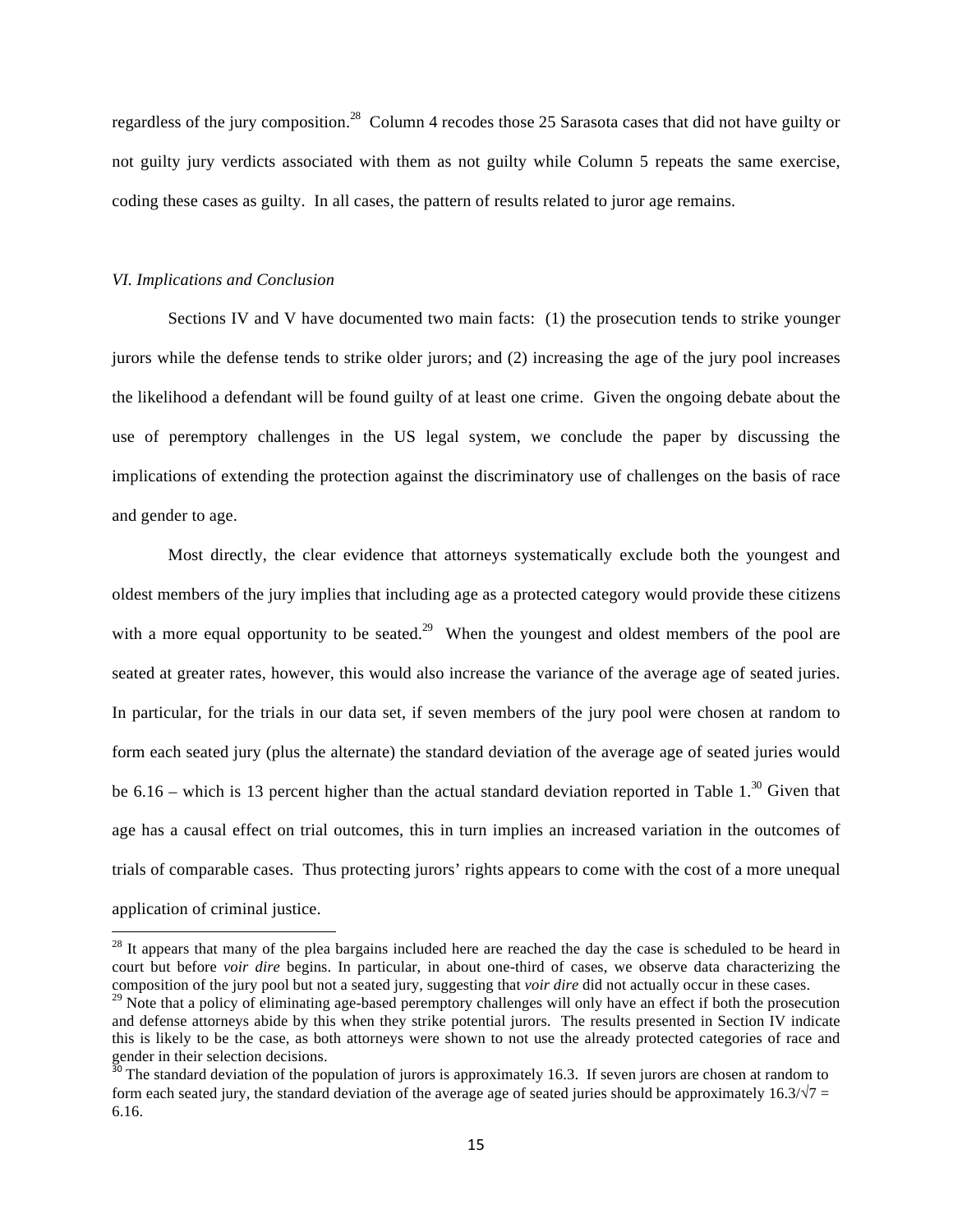But eliminating age-based peremptory challenges is not the only available policy instrument. In particular, the variance of the average age of juries is also directly related to the size of the jury. Thus, it is possible, for example, to maintain the current standard deviation of age across trials at 5.47 by increasing the size of randomly chosen juries to eight jurors plus an alternate.<sup>31</sup> And, in fact, increasing jury size back to the standard size of twelve jurors plus an alternate would further reduce the standard deviation of average age to 4.52. While many states have reduced the size of juries to save costs, this analysis points to a clear consequence of such policies – a substantial increase in the variance of trial outcomes for defendants with comparable cases.

Finally, it is worth stressing that any effects of age-based peremptory challenges on average conviction rates are likely mitigated by the symmetry of the peremptory challenges system. That is, while defense attorneys are able to systematically strike older members of the jury pool, prosecutors can do the exact opposite, thereby balancing the overall effect of peremptory challenges on trial outcomes. If the effect of age on trial outcomes is linear (and we do not detect any obvious non-linearities in our analysis), there will not be an impact on average conviction rates.

Such symmetry may not be present, however, whenever individuals with a particular attribute (e.g., race or religion) are a small minority of the local population. In such settings, without protection against discrimination, it may be possible for one side (prosecution or defense) to completely exclude members of the small minority from almost all juries. When there are large differences across these juror populations in the likelihood of convicting, such systematic exclusion might have a substantial impact on the average conviction rate. In particular, eliminating the restriction against the use of race as a basis for peremptory challenges could affect conviction rates in some jurisdictions.

<sup>&</sup>lt;sup>31</sup> Note that  $16.3/\sqrt{9} = 5.43$ , which is quite close to 5.47.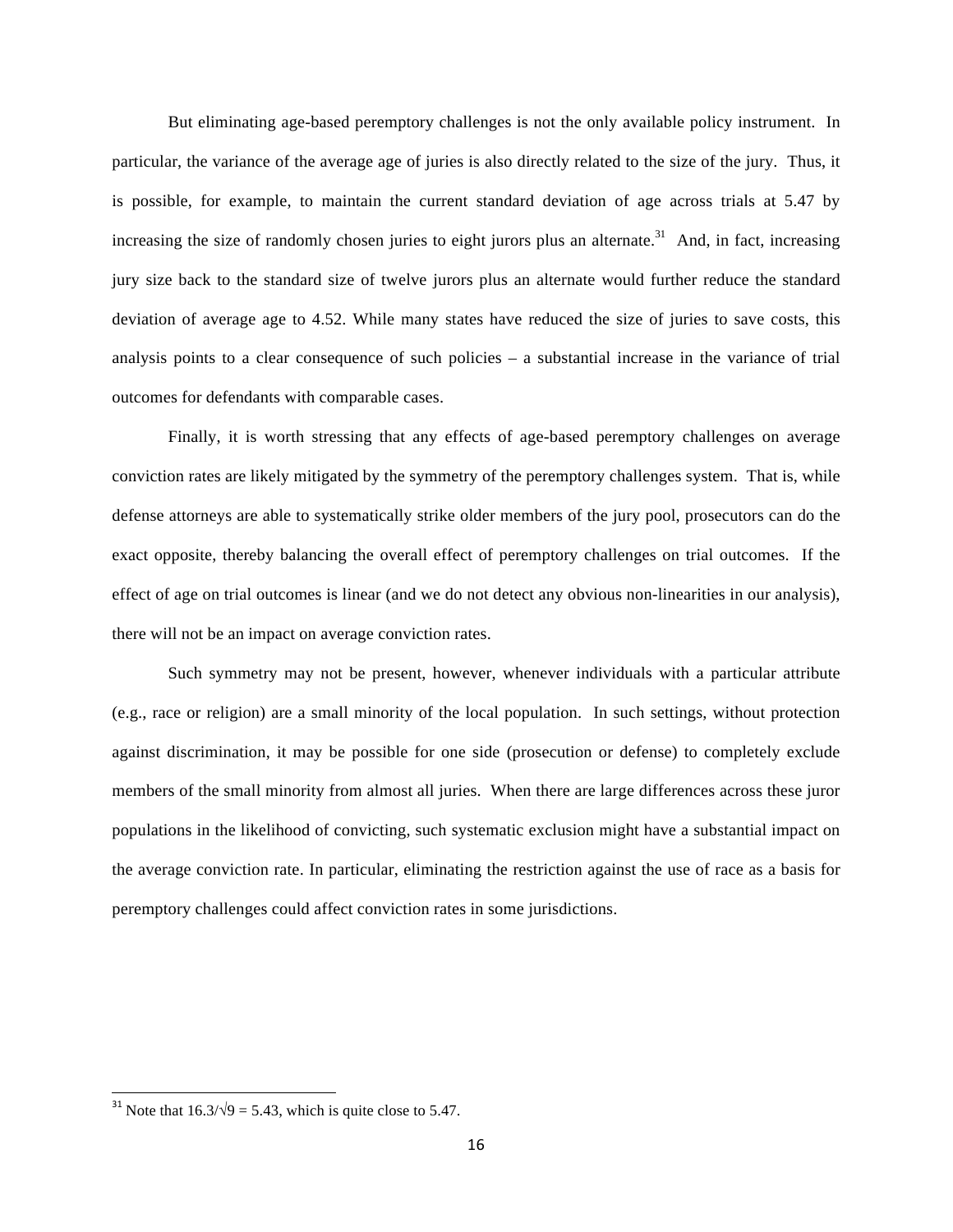## **References**

Abrams, David, Marianne Bertrand, and Sendhil Mullainathan (forthcoming) "Do Judges Vary in Their Treatment of Race?" *Journal of Legal Studies*.

Abrams, David and Albert Yoon (2009),"The Luck of the Draw: Using Random Case Assignment to Investigate Attorney Ability," *The University of Chicago Law Review*, 74:4, 1145-1177.

Anwar, Shamena, Patrick Bayer, and Randi Hjalmarsson (forthcoming) "The Impact of Jury Race in Criminal Trials", *The Quarterly Journal of Economics*.

Baldwin, J. and Mike McConville (1980), "Understanding Jury Trial: A review of the Literature on the role of the Jury in Criminal trials in the United States and England", in (ed. N. Morris and M. Tonry), *Crime and Justice 1979: A review of Criminal Justice Research*, University of Chicago Press.

Baldus, D. C., Woodworth, G. G., Zuckerman, D., Weiner, N. A., & Broffitt, B. (2001). "The use of peremptory challenges in capital murder trials: A legal and empirical analysis". *University of Pennsylvania Journal of Constitutional Law*, *3*, 3-169.

Batson v. Kentucky (1986), 476 U.S. 79

Beck, Coburn (1998), "The Current State of the Peremptory Challenge," *William and Mary Law Review*, 39.

Bonazzoli, M. Juliet (1998-1999). "Jury Selection and Bias: Debunking Invidious Stereotypes through Science". *Quinnipiac Law Review*, 18: 247.

Broderick, Raymond, (1992) "Why the Peremptory Challenge Should Be Abolished," 65 *Temple Law Review* 369

Chase, Carol and Colleen P. Graffy (1997) "A Challenge for Cause to Peremptory Challenges in Criminal Proceedings," 19 *Loyola of Los Angeles International and Comparative Law Review* 507.

Devine, Dennis, Laura Clayton, Benjamin Dunford, Rasmy Seying, and Jennifer Pryce (2000). "Jury Decision Making: 45 Years of Empirical Research on Deliberating Groups". *Psychology, Public Policy, and Law*, 7:3, 622-727.

Eisenberg, Theodore, Stephen Garvey, and Martin Wells (2001). "Forecasting Life and Death: Juror Race, Religion, and Attitude Toward the Death Penalty". *Journal of Legal Studies, 30, 277-311.*

Entzel, Pamela, Burton Dunlop and Max Rothman (2000) "Elders and Jury Service: A Case of Age Discrimination" In Rothman, Max, Burton Dunlop and Pamela Entzel (Eds), *Elders, Crime, and the Criminal Justice System: Myth, Perceptions, and Reality in the 21st Century*, New York, Springer.

Fahey, William (1997) "Peremptory Challenges: A Crucial Tool for Trial Lawyers," 12 *Criminal Justice* 24

Hannaford-Agor, Paula, Valerie Hans, Nicole Mott, G. Thomas Munsterman (2002) "Are Hung Juries a Problem", National Institute of Justice, The National Center for State Courts.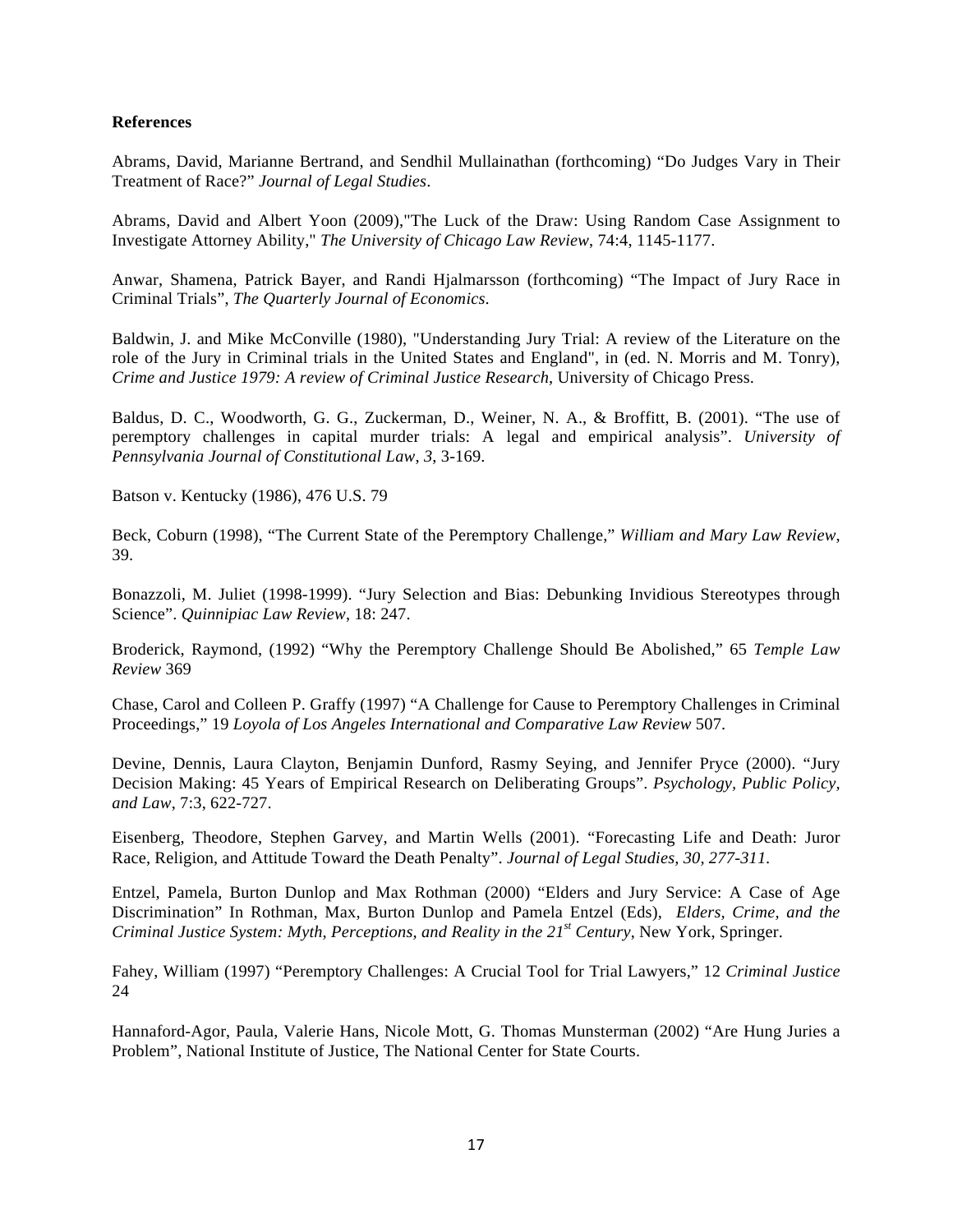Hoffman, Morris (1997) "Peremptory Challenges Should Be Abolished: A Trial Judge's Perspective," 64 *University of Chicago Law Review* 809.

Garvey, Stephen, Paula Hannaford-Agor, Valerie Hans, Nicole Mott, G. Thomas Munsterman, and Martin Wells (2004). "Juror First Votes in Criminal Trials". *Journal of Empirical Legal Studies*, 1:2, 371- 398.

J.E.B. v Alabama (1994), ex rel. T.B., 511 U.S. 127

Johnson, Richard and David Neumark (1997) Age Discrimination, Job Separation, and the Employment Status of Older Workers: Evidence from Self-Reports," *Journal of Human Resources*, 32(4).

Kling, Jeffrey, "Incarceration Length, Employment, and Earnings," *American Economic Review*, 96 (2006), 863-876.

Macinol, John, (2005) *Age Discrimination: An Historical and Contemporary Analysis*, Cambridge University Press: Cambridge, UK

Marder, Nancy (1995) "Beyond Gender: Peremptory Challenges and the Roles of the Jury" *Texas Law Review*, 73, 1041-1138.

Mills, Carol and Wayne Bohannon (1980). "Jury Characteristics: To What Extent Are They Related to Jury Verdicts?" *Judicature*, 64, 22.

Montz, Vivien and Craig Lee Montz (2000), "The Peremptory Challenge: Should It Still Exist? An Examination of Federal and Florida Law," 54 *University of Miami Law Review* 451 (2000).

Montoya, Jean (1996) "The Future of Post-Batson Peremptory Challenges: Voir Dire By Questionnaire and the 'Blind Peremptory'", 29 *University of Michigan Journal of Legal Reform 981* (1996).

Moran, Gary and John Craig Comfort (1982). "Scientific Jury Selection: Sex as a Moderator of Demographic and Personality Predictors of Impaneled Felony Juror Behavior". *Journal of Personality and Social Psychology*, 1052-1054.

Neumark, David and Wendy Stock, (1999), "Age Discrimination Laws and Labor Market Efficiency," *The Journal of Political Economy*, 107(5).

Overland, Sean G. (2009). *The Juror Factor: Race and Gender in America's Civil Courts*, LFB Scholarly Publishing

Page, Anthony (2005), "Batson's Blind-Spot: Unconscious Stereotyping and the Peremptory Challenges," 85 *Boston University Law Review* 155.

Reid, Glen (2004), "Limitations on Peremptory Challenges: How Far Will They Extend?" 51 *Fed. Law.*  18.

State v. Hodge (1999), 248 Conn. 207, 726 A. 2d 531

*Weber v. Strippit, Inc.* (1999)*,* 186 F.3d 907, 911 (8th Cir.)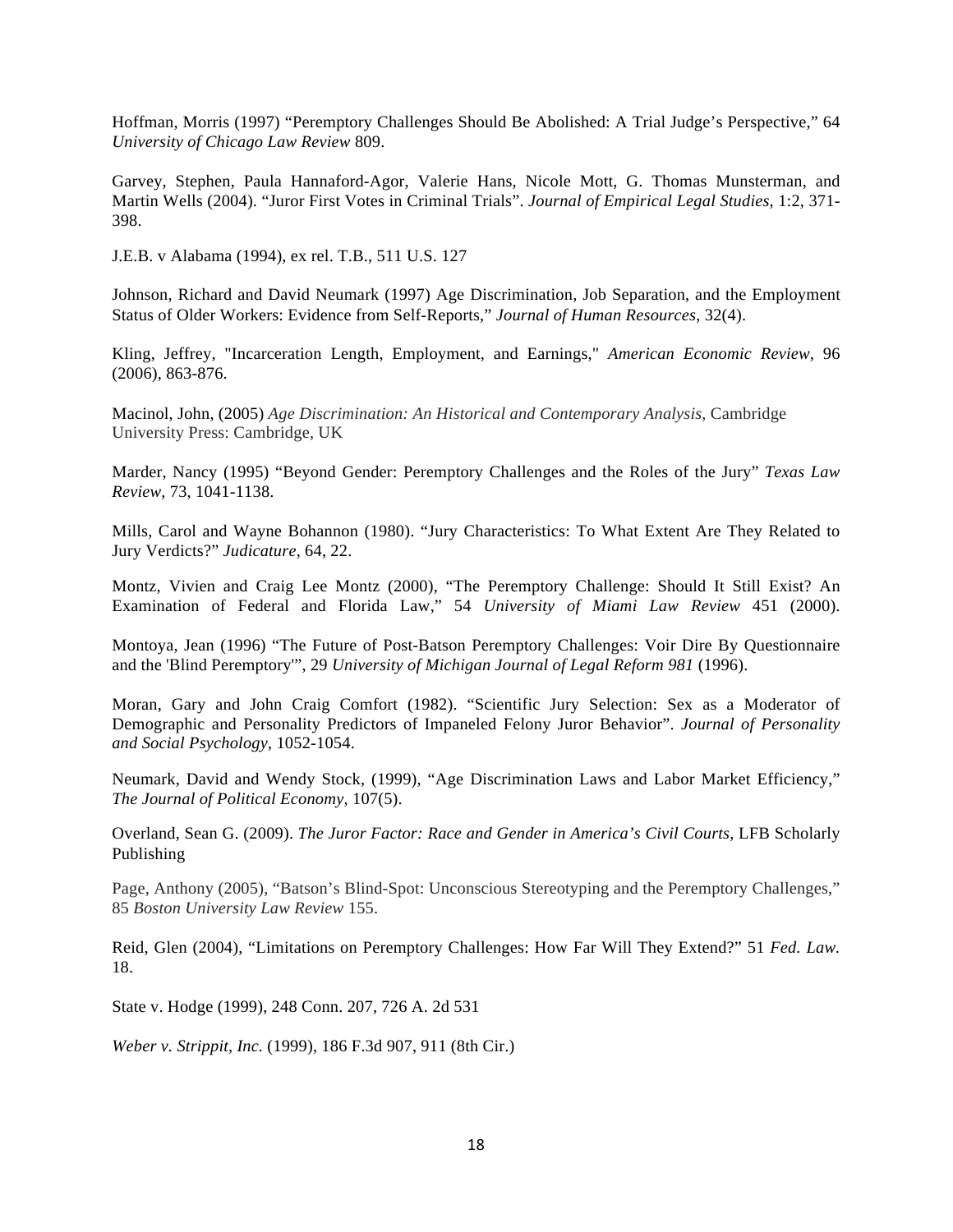### **Table 1: Summary Statistics**

|                                                                  | All Lake and<br><b>All Lake Cases</b><br>Sarasota Cases |       |        | All Sarasota Cases |        |       |
|------------------------------------------------------------------|---------------------------------------------------------|-------|--------|--------------------|--------|-------|
|                                                                  | Mean                                                    | Sd    | Mean   | Sd                 | Mean   | Sd    |
| Defendant Characteristics                                        |                                                         |       |        |                    |        |       |
| <b>Black Defendant</b>                                           | 0.439                                                   | 0.497 | 0.501  | 0.501              | 0.382  | 0.486 |
| Hispanic Defendant                                               | 0.043                                                   | 0.202 | 0.024  | 0.154              | 0.06   | 0.238 |
| White Defendant                                                  | 0.513                                                   | 0.500 | 0.472  | 0.500              | 0.551  | 0.498 |
| Male Defendant                                                   | 0.919                                                   | 0.273 | 0.931  | 0.254              | 0.908  | 0.29  |
| Case Characteristics                                             |                                                         |       |        |                    |        |       |
| <b>Total Charges</b>                                             | 2.994                                                   | 3.567 | 3.465  | 4.565              | 2.551  | 2.18  |
| Any Drug Charge                                                  | 0.253                                                   | 0.435 | 0.219  | 0.414              | 0.284  | 0.452 |
| Any Murder Charge                                                | 0.053                                                   | 0.224 | 0.080  | 0.272              | 0.027  | 0.164 |
| Any Robbery Charge                                               | 0.090                                                   | 0.287 | 0.099  | 0.299              | 0.082  | 0.275 |
| Any Other Violent Charge                                         | 0.307                                                   | 0.461 | 0.349  | 0.477              | 0.267  | 0.443 |
| Any Property Charge                                              | 0.233                                                   | 0.423 | 0.259  | 0.438              | 0.209  | 0.407 |
| Any Sex Charge                                                   | 0.131                                                   | 0.338 | 0.128  | 0.335              | 0.135  | 0.342 |
| Any Weapons Charge                                               | 0.120                                                   | 0.325 | 0.160  | 0.367              | 0.082  | 0.275 |
| Any Other Charge                                                 | 0.327                                                   | 0.470 | 0.320  | 0.467              | 0.334  | 0.472 |
| Dependant Variables                                              |                                                         |       |        |                    |        |       |
| Proportion Guilty Convictions                                    | 0.670                                                   | 0.439 | 0.584  | 0.458              | 0.756  | 0.401 |
| Any Guilty Convictions                                           | 0.728                                                   | 0.445 | 0.653  | 0.477              | 0.803  | 0.399 |
| Pool and Seated Jury Characteristics                             |                                                         |       |        |                    |        |       |
| Number in Jury Pool                                              | 27.292                                                  | 7.294 | 26.956 | 7.410              | 27.613 | 7.175 |
| Number of Seated Jurors                                          | 7.113                                                   | 0.483 | 7.307  | 0.500              | 6.928  | 0.384 |
| Number of Jurors Struck for Cause                                |                                                         |       | 2.229  | 2.357              |        |       |
| Number of Jurors Struck by Defense<br>Number of Jurors Struck by |                                                         |       | 4.469  | 2.177              |        |       |
| Prosecution                                                      |                                                         |       | 3.383  | 1.874              |        |       |
| average age of seated jury                                       | 50.102                                                  | 5.468 | 49.380 | 5.280              | 50.794 | 5.561 |
| average age of pool                                              | 49.623                                                  | 3.137 | 49.361 | 3.164              | 49.873 | 3.094 |
| average age of seated jury >= 50                                 | 0.526                                                   | 0.500 | 0.477  | 0.500              | 0.574  | 0.495 |
| average age of pool>=50                                          | 0.461                                                   | 0.499 | 0.424  | 0.495              | 0.496  | 0.501 |
| <b>Observations</b>                                              | 785                                                     |       | 384    |                    | 401    |       |

Note: The columns report summary statistics for the sample of cases for which a jury was selected and the variable under consideration is defined. In the first column, defendant race is defined for 774 cases, defendant gender for 776 cases, specific crime categories for 776 cases, total charges for 773 cases, the dependant variables for 750 cases, and the pool and seated jury variables for the full sample of 785 cases. Summary statistics for the proportion and average variables (i.e., proportion guilty convictions, average age of seated jury, and average age of pool) were formed by measuring the relevant proportion or average for each jury/jury pool and then averaging across cases.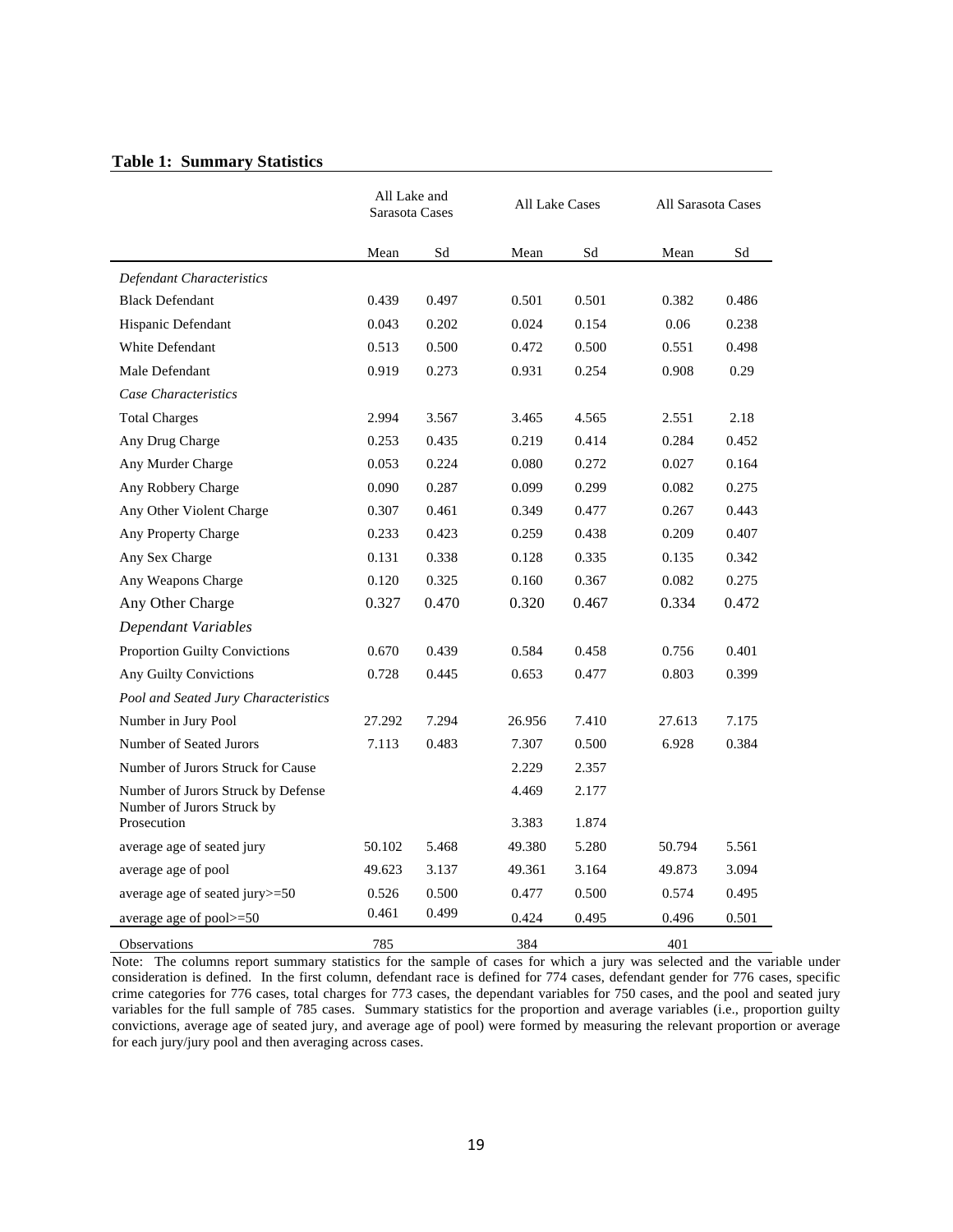|  |  | <b>Table 2: Juror Selection in Lake County</b> |  |  |  |
|--|--|------------------------------------------------|--|--|--|
|--|--|------------------------------------------------|--|--|--|

|                       | juror age   | indicator for whether<br>juror is male | indicator for whether<br>juror is black |
|-----------------------|-------------|----------------------------------------|-----------------------------------------|
|                       |             |                                        |                                         |
| struck for cause      | 0.683       | $-0.0394**$                            | 0.0119                                  |
|                       | (0.534)     | (0.0195)                               | (0.0103)                                |
|                       |             |                                        |                                         |
| struck by defense     | 2.186***    | $-0.0160$                              | $-0.0362***$                            |
|                       | (0.417)     | (0.0153)                               | (0.00614)                               |
| struck by prosecution | $-2.321***$ | $-0.00513$                             | $-0.0160**$                             |
|                       | (0.488)     | (0.0168)                               | (0.00762)                               |
|                       |             |                                        |                                         |
| remained in pool      | $-0.340$    | $-0.0163$                              | $-0.00757$                              |
|                       | (0.350)     | (0.0127)                               | (0.00612)                               |
| constant              | 49.38***    | $0.503***$                             | $0.0630***$                             |
|                       | (0.259)     | (0.00944)                              | (0.00468)                               |
|                       |             |                                        |                                         |
| Observations          | 10185       | 10185                                  | 9753                                    |
| R-squared             | 0.008       | 0.000                                  | 0.004                                   |

Note: The omitted category is an indicator for whether the juror was seated. All regressions use OLS and report heteroskedasticity-robust standard errors in parentheses. \*, \*\*, and \*\*\* indicate statistical significance at the 10 percent, 5 percent, and 1 percent levels, respectively. Columns 1 and 2 include all jurors in the pool for the 384 Lake County trials. Column 3 restricts this to white and black jurors only.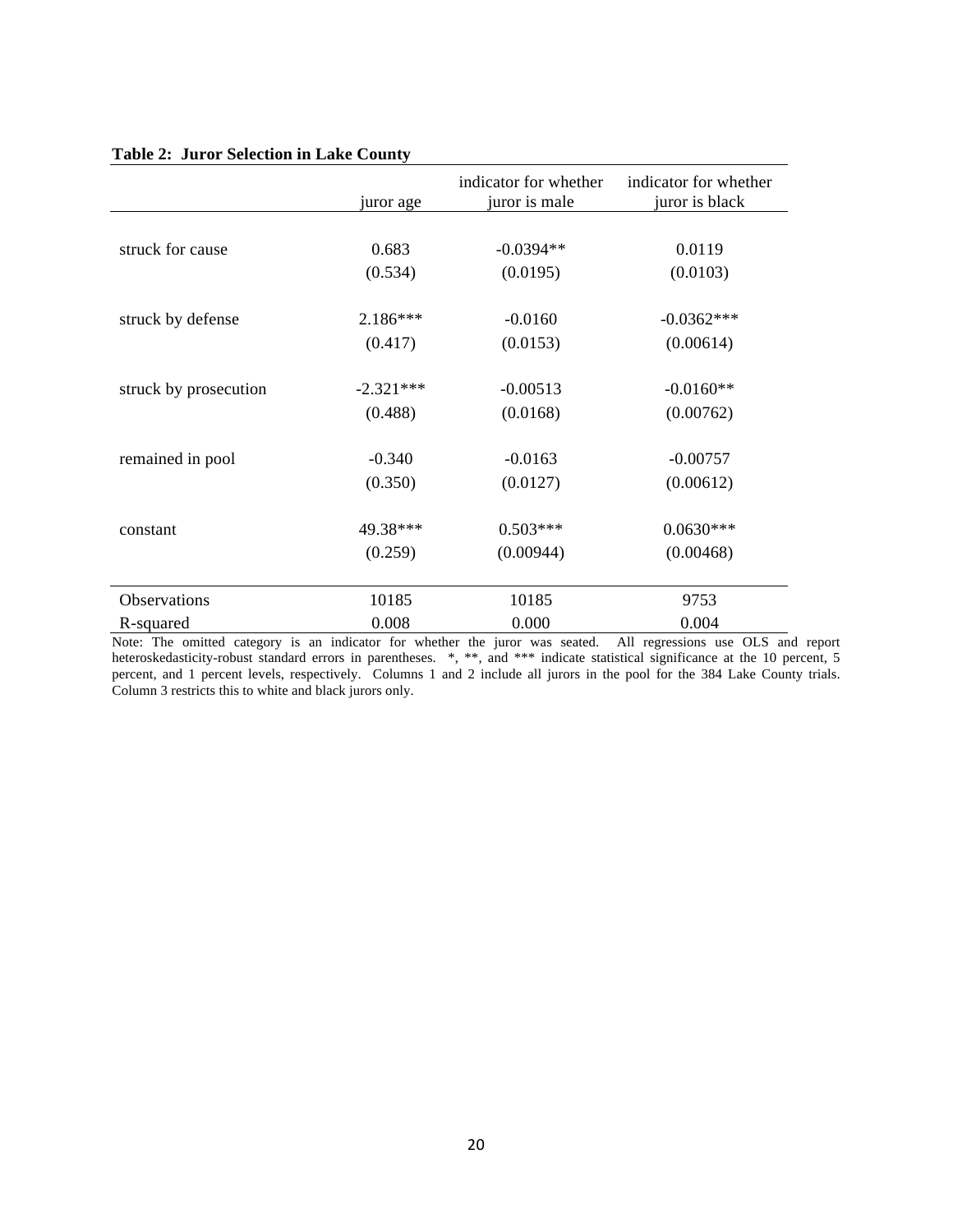|                             | (1)                 | (2)                     |
|-----------------------------|---------------------|-------------------------|
|                             |                     | Indicator for whether   |
|                             | Average Age of Pool | Average Age of Pool>=50 |
| Defendant Characteristics   |                     |                         |
| <b>Black Defendant</b>      | $-0.295$            | $-0.0320$               |
|                             | (0.260)             | (0.0405)                |
| Hispanic Defendant          | 0.227               | $-0.0474$               |
|                             | (0.679)             | (0.0910)                |
| Male Defendant              | $-0.796*$           | $-0.122*$               |
|                             | (0.450)             | (0.0676)                |
| Case Characteristics        |                     |                         |
| Any Drug Charge             | 0.222               | 0.0198                  |
|                             | (0.328)             | (0.0534)                |
| Any Murder Charge           | 0.159               | $-0.0333$               |
|                             | (0.414)             | (0.0834)                |
| Any Other Charge            | 0.0812              | $-0.0179$               |
|                             | (0.261)             | (0.0425)                |
| Any Other Violent<br>Charge | 0.216               | 0.00881                 |
|                             | (0.267)             | (0.0440)                |
| Any Property Charge         | 0.0827              | $-0.00943$              |
|                             | (0.301)             | (0.0500)                |
| Any Robbery Charge          | 0.343               | 0.0874                  |
|                             | (0.411)             | (0.0662)                |
| Any Sex Charge              | 0.572               | 0.0751                  |
|                             | (0.402)             | (0.0639)                |
| Any Weapons Charge          | 0.157               | $-0.0470$               |
|                             | (0.332)             | (0.0572)                |
| <b>Total Charges</b>        | $-0.0422$           | $-0.00464$              |
|                             | (0.0388)            | (0.00622)               |
| Constant                    | 50.30***            | $0.593***$              |
|                             | (0.473)             | (0.0744)                |
| Observations                | 771                 | 771                     |
| F-Statistic                 | 0.67                | 0.84                    |
| R-squared                   | 0.01                | 0.01                    |

**Table 3: The Relationship between the Age Composition of the Jury Pool and Defendant/Case Characteristics**

Note: All regressions use OLS and report heteroskedasticity-robust standard errors in parentheses.  $*, **$ , and  $***$  indicate statistical significance at the 10 percent, 5 percent, and 1 percent levels, respectively. The crime categories are not mutually exclusive, so there is no omitted crime category. F-statistics jointly testing whether all coefficients equal zero are reported in the second to last row of the table. Fourteen observations from the full sample shown in Table 1 were dropped due to one or more missing values for the various defendant and case characteristics.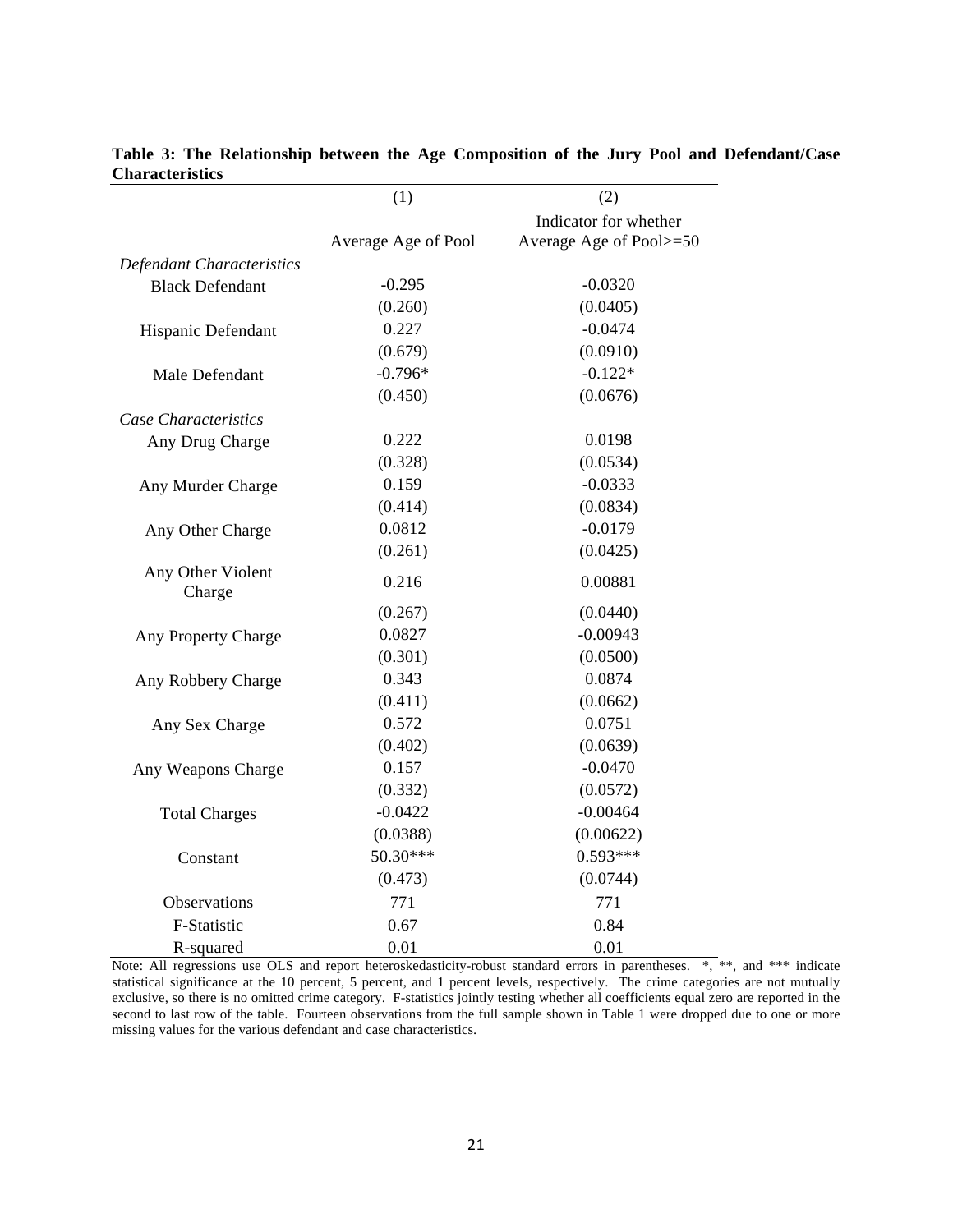|                     |           | No Guilty<br>Verdicts | At Least One<br><b>Guilty Verdict</b> | <b>Conviction Rate</b> |
|---------------------|-----------|-----------------------|---------------------------------------|------------------------|
| of Jury             | $40 - 45$ | 18                    | 30                                    | 63%                    |
|                     | $45 - 50$ | 112                   | 243                                   | 68%                    |
| Average Age<br>Pool | 50-55     | 64                    | 252                                   | 80%                    |
|                     | $55 - 60$ | 9                     | 20                                    | 69%                    |

**Table 4: Cross Tabulations of Conviction Rates and Age Composition of Jury Pool**

Note: 35 observations from the full sample used in Table 1 were dropped because none of the charged offenses for those trials resulted in a verdict of guilty or not guilty by the jury. An additional two observations are not included in this table because the average age of the pool was less than 40.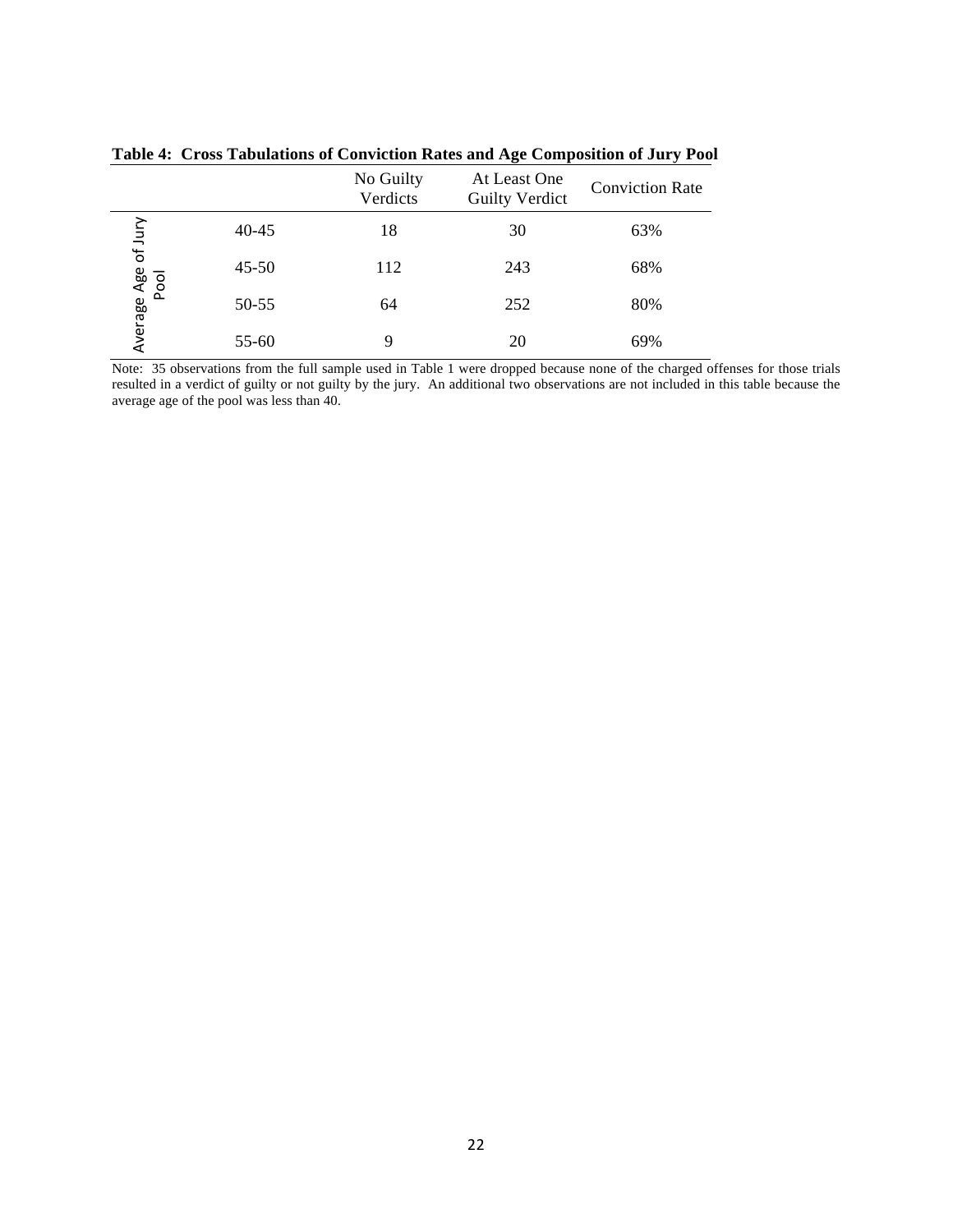|                               | (1)                    | (2)                     | (3)                    | (4)                    | (5)                  | (6)                  | (7)                                  | (8)                     |
|-------------------------------|------------------------|-------------------------|------------------------|------------------------|----------------------|----------------------|--------------------------------------|-------------------------|
|                               |                        | Any Guilty Conviction   |                        |                        |                      |                      | <b>Proportion Guilty Convictions</b> |                         |
| Average Age of<br>Pool        | $0.0104*$<br>(0.00534) | $0.00891*$<br>(0.00538) |                        |                        | 0.00761<br>(0.00527) | 0.00525<br>(0.00537) |                                      |                         |
| Average Age of<br>Pool $>=50$ |                        |                         | $0.112***$<br>(0.0320) | $0.116***$<br>(0.0333) |                      |                      | $0.0914***$<br>(0.0318)              | $0.0899***$<br>(0.0331) |
| Constant                      | 0.210<br>(0.267)       | $1.231**$<br>(0.602)    | $0.677***$<br>(0.0233) | $1.673***$<br>(0.540)  | 0.292<br>(0.263)     | $1.301**$<br>(0.596) | $0.628***$<br>(0.0227)               | $1.577***$<br>(0.536)   |
| Controls                      | none                   | full                    | none                   | full                   | none                 | full                 | none                                 | full                    |
| <b>Observations</b>           | 750                    | 743                     | 750                    | 743                    | 750                  | 743                  | 750                                  | 743                     |
| R-Squared                     | 0.005                  | 0.119                   | 0.016                  | 0.131                  | 0.003                | 0.117                | 0.011                                | 0.125                   |

**Table 5: Reduced Form Regressions of Relationship Between Conviction Rates and Age of Jury Pool**

Note: The dependant variable for each regression is shown in the row heading. All regressions are estimated on the main analysis sample using OLS and heteroskedasticity-robust standard errors are reported in brackets. \*, \*\*, and \*\*\* indicate statistical significance at the 10 percent, 5 percent, and 1 percent levels, respectively. The full set of controls (used in the even-numbered columns) include controls for the racial and gender composition of the jury pool, defendant and case characteristics (race, gender, offense category and number of offenses), as well as county, year and judge controls.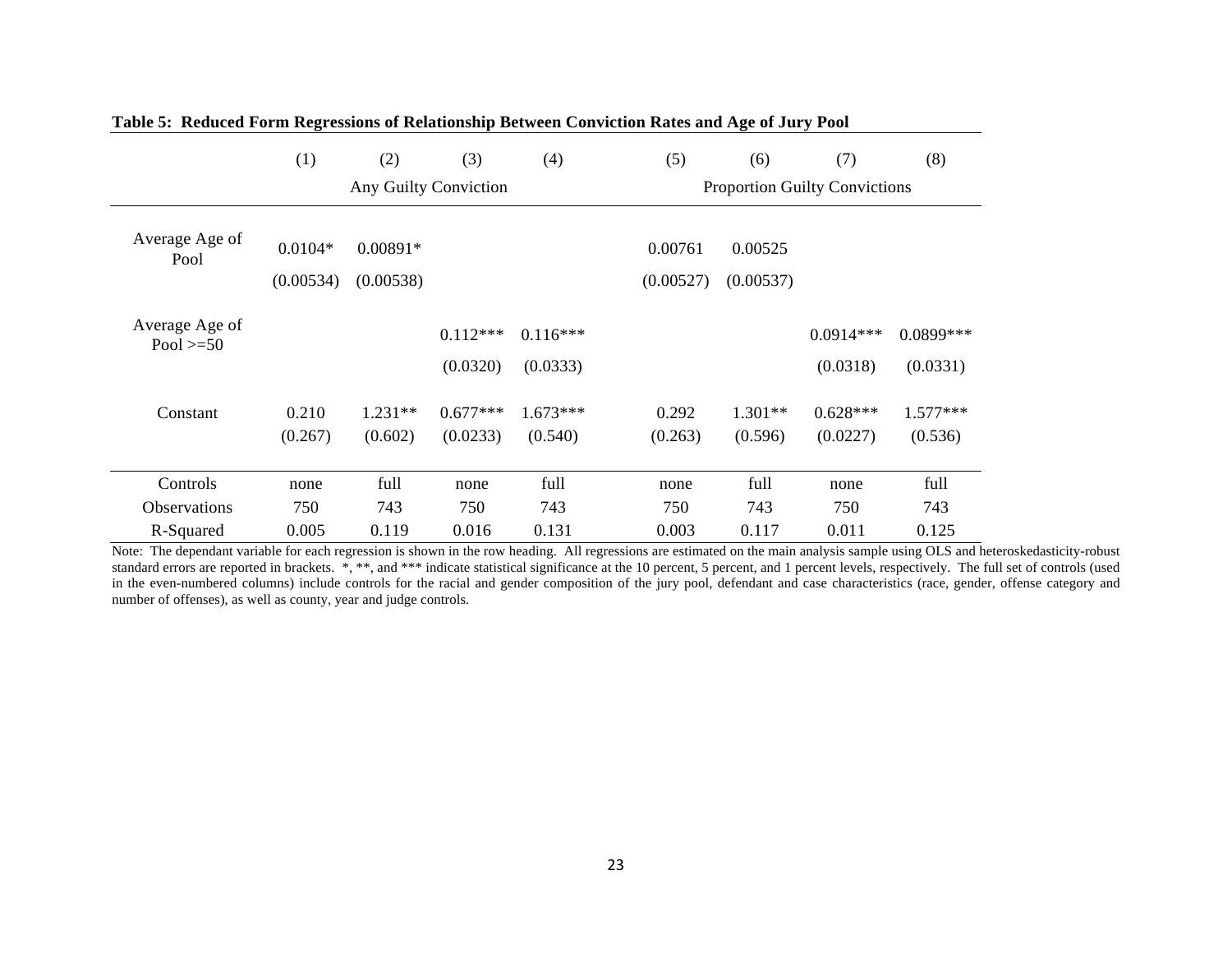|                                              | Dependent Variable = Any Guilty Conviction |             |           |            |
|----------------------------------------------|--------------------------------------------|-------------|-----------|------------|
|                                              | (1)                                        | (2)         | (3)       | (4)        |
| Average Age of Pool                          | $0.0109*$                                  |             | 0.0109    |            |
|                                              | (0.00583)                                  |             | (0.00819) |            |
| Female Defendant                             | 2.529***                                   | $0.282***$  |           |            |
|                                              | (0.928)                                    | (0.0755)    |           |            |
| Average Age of Pool* Female Defendant        | $-0.0488***$                               |             |           |            |
|                                              | (0.0185)                                   |             |           |            |
| Average Age of Pool $>=50$                   |                                            | $0.131***$  |           | $0.145***$ |
|                                              |                                            | (0.0343)    |           | (0.0481)   |
| Average Age of Pool >=50 * Female Defendant  |                                            | $-0.365***$ |           |            |
|                                              |                                            | (0.126)     |           |            |
| <b>Black Defendant</b>                       |                                            |             | 0.0530    | 0.0825     |
|                                              |                                            |             | (0.624)   | (0.0504)   |
| Average Age of Pool * Black Defendant        |                                            |             | 0.000303  |            |
|                                              |                                            |             | (0.0126)  |            |
| Average Age of Pool $>=50$ * Black Defendant |                                            |             |           | $-0.0287$  |
|                                              |                                            |             |           | (0.0741)   |
| Constant                                     | 0.187                                      | $0.664***$  | 0.156     | $0.626***$ |
|                                              | (0.290)                                    | (0.0240)    | (0.406)   | (0.0336)   |
| Observations                                 | 746                                        | 746         | 710       | 710        |
| R-squared                                    | 0.135                                      | 0.154       | 0.130     | 0.152      |

### **Table 6: Robustness of Main Result to Defendant Gender and Race**

Note: All regressions use OLS and report heteroskedasticity-robust standard errors in parentheses. \*, \*\*, and \*\*\* indicate statistical significance at the 10 percent, 5 percent, and 1 percent levels, respectively. Columns 1 and 2 include demeaned controls for jury gender, race, and county, which are fully interacted with defendant gender, as well as demeaned controls for defendant race, crime type and total charges which are fully interacted with the age measure of the jury pool. Columns 3 and 4 include demeaned controls for jury gender, race and county which are fully interacted with defendant race, as well as demeaned controls for defendant gender, crime type, and total charges which are fully interacted with the age measure of the jury pool. Columns 3 and 4 restrict the sample to cases with black and white defendants only.